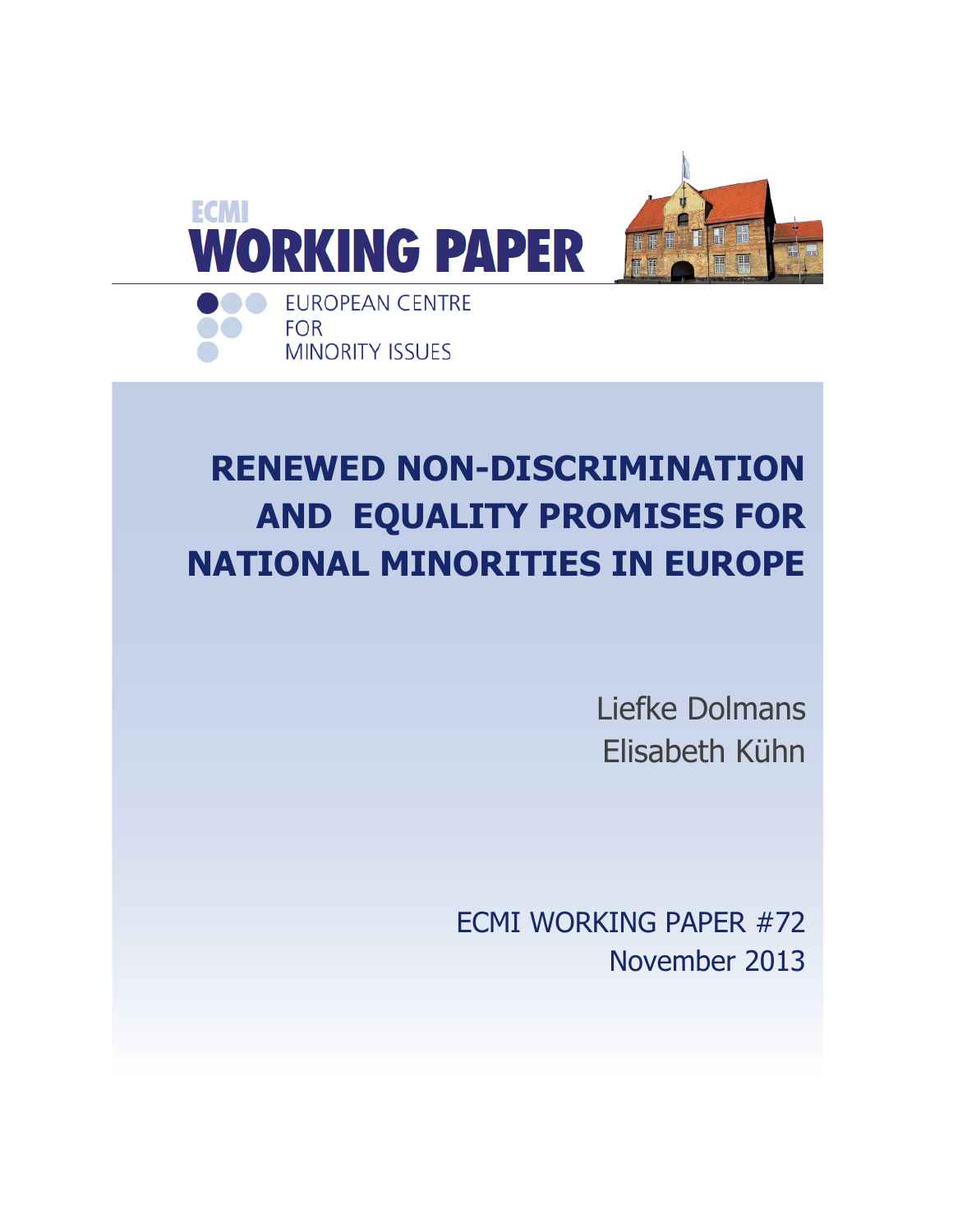ECMI- Working Paper



The European Centre for Minority Issues (ECMI) is a non-partisan institution founded in 1996 by the Governments of the Kingdom of Denmark, the Federal Republic of Germany, and the German State of Schleswig-Holstein. ECMI was established in Flensburg, at the heart of the Danish-German border region, in order to draw from the encouraging example of peaceful coexistence between minorities and majorities achieved here. ECMI"s aim is to promote interdisciplinary research on issues related to minorities and majorities in a European perspective and to contribute to the improvement of interethnic relations in those parts of Western and Eastern Europe where ethnopolitical tension and conflict prevail. ECMI Working Papers are written either by the staff of ECMI or by outside authors commissioned by the Centre. As ECMI does not propagate opinions of its own, the views expressed in any of its publications are

### **ECMI Working Paper European Centre for Minority Issues (ECMI) Director: Dr. Tove H. Malloy © ECMI 2013**

the sole responsibility of the author concerned.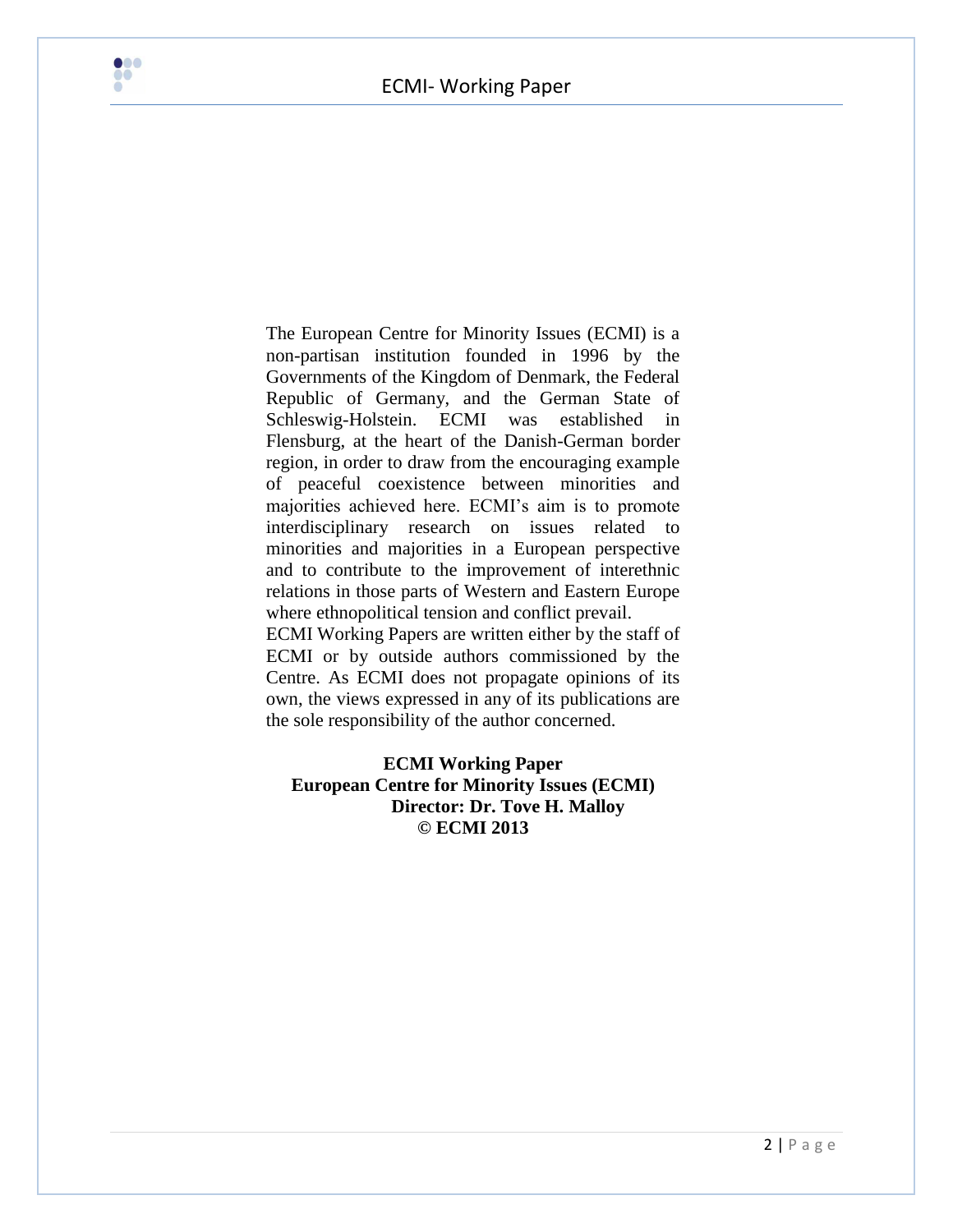# RENEWED NON-DISCRIMINATION AND EQUALITY PROMISES FOR NATIONAL MINORITIES IN EUROPE

*This Working Paper explores evidence for the use of recently renewed, extended, non discrimination, and equality mechanisms like Full and Effective Equality and Substantive Equality. While we found evidence for the use of positive action and renewed forms of non-discrimination mechanisms, we also found that these reforms are still in their infancy and only seldomly used for the improvement of the situation of national minorities. This seems to be due to top-down measures, which are not structurally implemented and are therefore missing a link with social reality. This Working Paper combines different disciplinary perspectives such as social science, political science and international law. However, the following does not provide a comprehensive overview or a strictly analytical discussion of the case law and literature on the topic of non-discrimination and equality. Rather, it offers an analysis of the research we conducted at ECMI.* 

*We would like to give our special thanks to Dr. Tove Hansen Malloy, director of the European Centre for Minority Issues and our ECMI supervisors Dr. Alexander Osipov and Dr. Andreea Udrea for their support and critical review on the content of this working paper.*

> **Liefke Dolmans & Elisabeth Kühn November 2013 ECMI Working Paper # 72**

## **I. INTRODUCTION**

000 **DO** 

One of the founding principles of the European Union is the recognition that every individual is of equal value.<sup>1</sup> On top of this, the  $2000$  Race Directive<sup>2</sup> reaffirms the principle of equal treatment between persons irrespective of racial or ethnic origin. Discrimination and inequality are nevertheless still major problems for vulnerable ethnic and national minorities in Europe, as the results of the most recent EU

MIDI-survey describes.<sup>3</sup> Bearing in mind the principle of equality, it is not surprising that two new equality concepts arrived at the Council of Europe and EU level in the last years: "The new commitment to equality and non-discrimination" and "full and effective equality." In a communication Note from July 2008, the European Commission expressed its desire for this "renewed commitment to non-discrimination and equal opportunity,' which proposes a shift from formal equality to a more substantive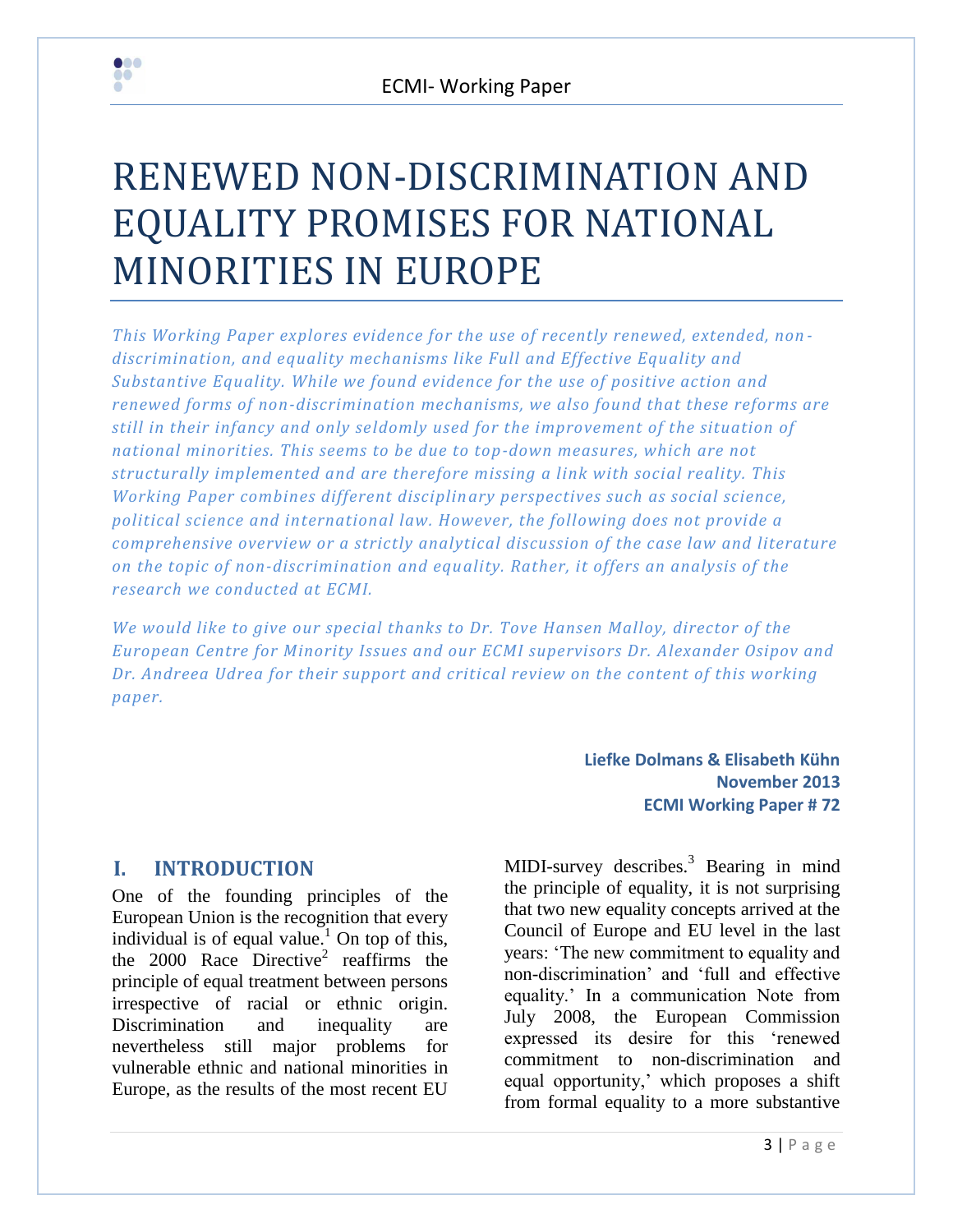equality approach.<sup>4</sup> In this paper, we will consider whether this statement is an exemplary expression of an assumed development in the EU, namely that of broadening and strengthening equality and non-discrimination legislation and, furthermore, whether a possible development from formal to substantive equality is also effectively taking place. We analysed whether this trend is only visible in the European Commission or also present within other players in the nondiscrimination and equality field. We then sought to understand whether this trend is visible in theory as well as practice. This paper furthermore analyzes whether this trend enlarges the protection scope against discrimination for national minorities, or if this equality manifestation truly supports national minorities to be recognized as equals with the majority.

 $\bullet\bullet\bullet$ ÇÕ

Part of this shift from formal to substantial equality is, *inter alia*, the idea of a change in non-discrimination legislation. Specifically, non-discrimination will need to be extended in scope and depth of its application, in particular concerning indirect discrimination. Changes in discrimination law could therefore be an evidence of such a change in the protection of national minorities. Second, we examined if the "renewed commitment to non-discrimination and equality" of the European Committee and "Full and Effective Equality" (FEE) are current manifestations of genuine equality. In order to the changed attention for substantive equality we searched for empirical evidence substantiating these proposed developments, restricted to its value to and use for national minorities. Two closely connected research areas were designed to find evidence for these new proposed developments, one relating to the concept of equality and one to the mechanism of non-discrimination. In both

areas a few research questions where formulated.

For the area of equality we began with the examination of the question "what do we understand by "equality"? What kind of different forms of equality exist and which form of equality would, if any, provide genuine equality for national minorities or which form of equality would place a minority on the same (society) level as the majority? And, along the same lines, is there a difference between a general equality mechanism and an equality mechanism for minorities? More practically, what is the implementation level of the examined equality notions for national minorities in the European Union? What is meant by Full and Effective Equality and what evidence can be found specifically for its use? Secondly, we formulated several questions for the area of non-discrimination, such as: how should a substantive non-discrimination mechanism look? And, is there evidence for such an extended mechanism? As it cannot be emphasized enough, the research tasks are embedded in the broader question of how desirable such a development is and/ or how efficient regarding the claims of national minorities. Some of the above questions are more answered than others. However, they have in common that they formed a way of thinking we used conducting this paper.

The first part of this working paper contains different theoretical notions of equality, while the second part will focus on eventual extended non-discrimination mechanisms. Part three has a more practical approach through searching for evidence of an extended manifestation of equality and in particular the use of FEE.

All three parts will include details of the proposed transition from a purely formal to a more substantive equality approach. Just as has been said before, we will start this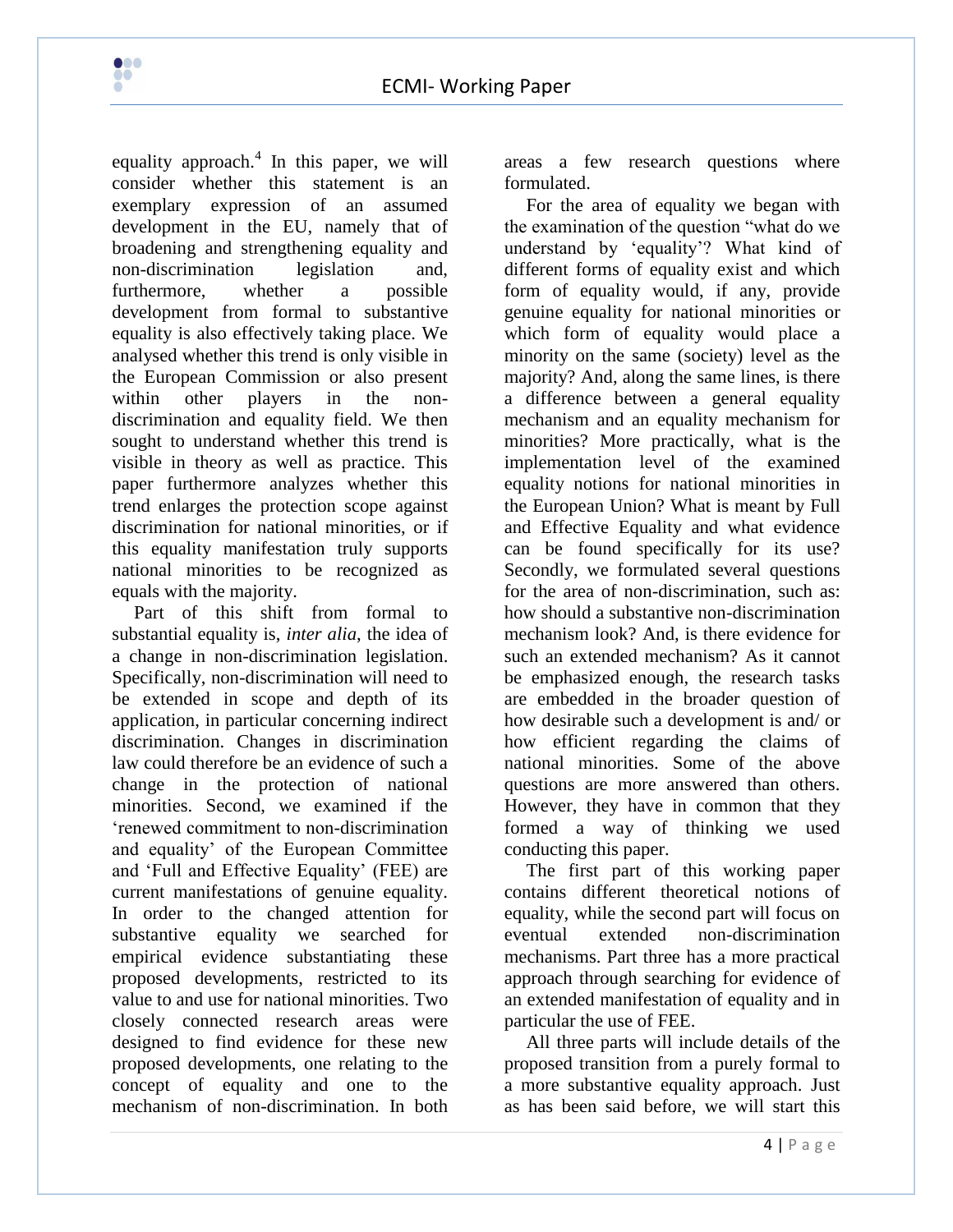

paper with an introduction regarding the definition of equality.

 $\bullet\bullet\bullet$ **DO** 

# **II. EQUALITY NOTIONS, FORMAL EQUALITY & SUBSTANTIVE EQUALITY**

International law has no comprehensive and overall accepted definition of equality.<sup>5</sup> Therefore, speaking about a single principle of equality is not possible and even problematic. According to Gosepath, the idea of equality should be understood as a "complex group of principles forming the basic core of today's egalitarianism.<sup>'6</sup> This working paper begins therefore with an exposition of several distinctive equality notions which, although not completely, form the main idea of equality. The equality notions discussed below are those of formal equality, substantive equality, equality of opportunities and equality of results or outcome. Depending on which equality principle one adopts, contrary outcomes arise.<sup> $\tau$ </sup> To get a view of the current use of equality, we will examine how the different notions of equality are defined, by whom, and what kind of role they have in the current equality debate for national minorities.

Many international law instruments have reinforced the equal enjoyment of equality, if only in terms of formal equality, equality before the law, equal protection of the law and equality before courts and tribunals.<sup>8</sup> By rethinking the notion of equality, we see that *formal equality* is today"s most commonly used form of equality. Formal equality is based on *individual justice* and the *merit principle.* It focuses on *equality among individuals, formal neutrality* and *procedural justice.<sup>9</sup>* This is why formal equality is mostly known as the approach behind the general prohibition of unjustified direct

discrimination. In this formal, *liberal* or *symmetrical* equality approach lies the assumption that "likes should be treated alike<sup> $10$ </sup> and that it is prohibited to treat people differently on particular grounds without a justified reason. Its underlying logic, of equal rights to all, requires inequality to be eliminated.

A weakness of this restrictive formal equality approach is that it only provides a minimal standard of protection against discrimination. It requires a comparator in order to identity discrimination.<sup>11</sup> Formal equality is essentially passive and static and does not assure any particular outcome, "as it disregards the inherent collective dimension of inequality such as group membership, entrenched inequality or societal realities.<sup>12</sup> But most of all, formal equality does not provide space for social mobility and social restructuring, and thereby reaffirms the current status quo between the majority and the minority.

The "prohibition of different treatment" is similarly the strength of formal equality as well as its weakness. In situations where people are 'alike', equal treatment is often seen as "most equal." Nevertheless, in situations in which people are "unlike" it might be more equal to treat individuals or groups differently in order to overcome the inequality their characteristics or disadvantages bring them. To bridge this very restrictive "equal treatment gap" in the non-discrimination principle, the notion of substantive equality has been developed.

*Substantive equality* gives a solution to the above inflexibility of the "prohibition of different treatment', since it works with the presumption that "likes should be treated alike, but that unlike should be treated unlike'.<sup>13</sup> From this starting point substantive equality recognises that there is sometimes a need to treat people differently because they have different needs.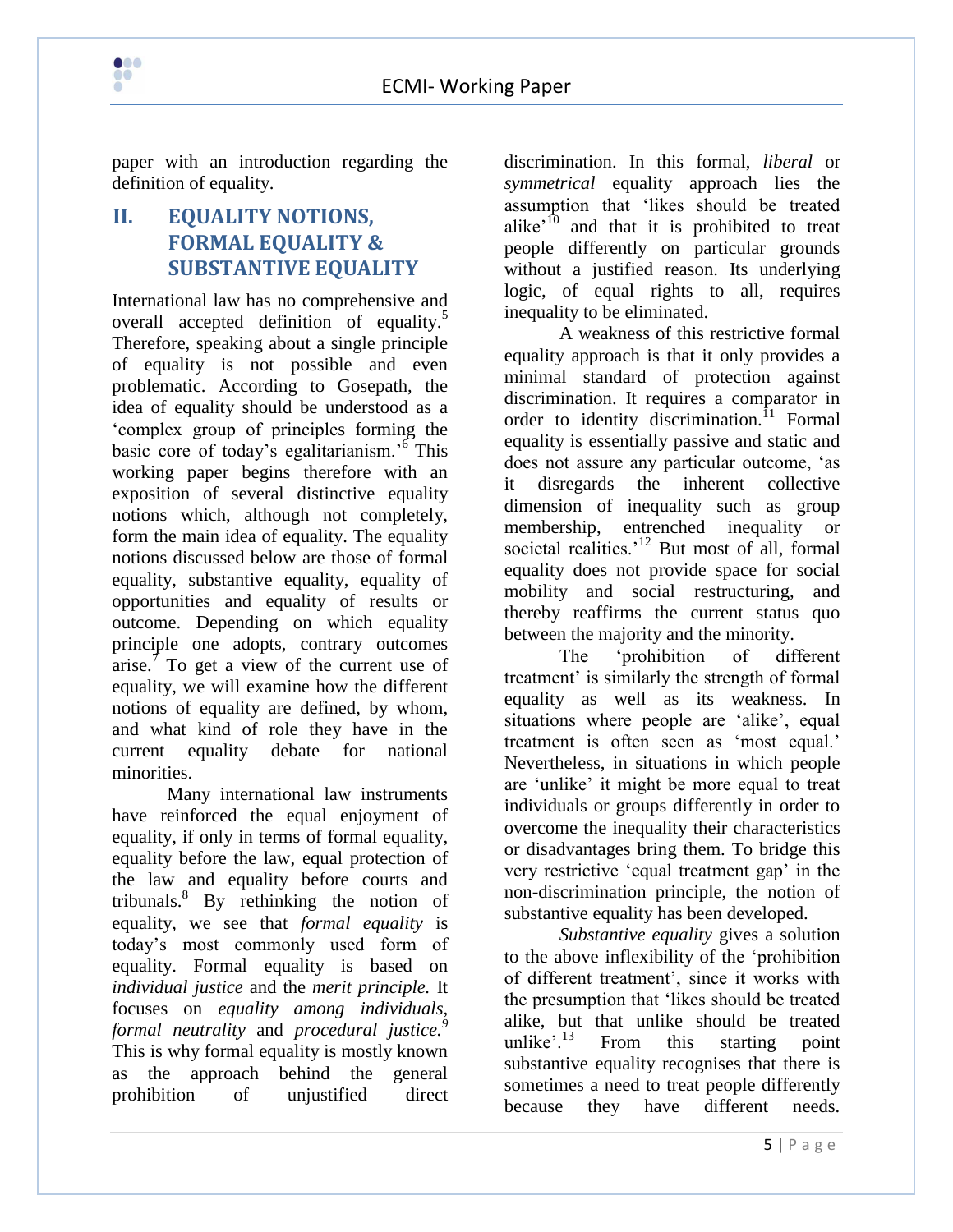

Substantive equality by means of positive action "reflects a deliberate attempt of social engineering towards underrepresented interest groups,  $\frac{14}{1}$  like (some) national minorities.

 $\bullet\bullet\bullet$ **DO** 

Substantive equality<sup>15</sup> focuses on *group characteristics* and *disadvantages, group impact, actual results, material equality* and *desired outcome.<sup>16</sup>* Substantive equality addresses many of the formal equality weaknesses, and especially stresses current national minority protection mechanisms: by not requiring a comparator, focusing on the outcome and, very important in this case, by addressing group dimensions.<sup>17</sup> However, substantive equality runs the risk of giving too little attention to individual inequalities. <sup>18</sup> Most importantly, when it comes to substantive equality in cases of national minorities, it opens the door for different treatment or positive discrimination through positive action.<sup>19</sup>

Although there is no common agreement on the definition of *equality of opportunities,* this is the third equality notion we want to discuss. Fortunately, there is however more or less an agreement about the idea that equality of opportunities is based on the thought that all people should be treated identical, unimpeded by artificial barriers like ancestry or wealth. Equality of opportunities is therefore the opposite of nepotism. $^{20}$  The general idea of how to achieve equality of opportunities is to remove arbitrariness from selection procedures. This form of equality is therefore restricted to selection procedures only, and it is under discussion in how far equality of opportunities says something about the result or outcome of this procedure. $21$  To make it even more complicated, there are two different kinds of *equality of opportunities* to distinguish. The notion could be interpreted in a formal equality way and in a substantive one.<sup>22</sup> The

main difference between the two interpretations is, however, not *if* but *when* in the procedure the unfair arbitrariness should be removed. In *formal equality of opportunities* persons are assessed on their merits. For example, in the competition for resources like jobs, houses etc., "the applicant deemed most qualified according to appropriate criteria is offered the position.<sup> $23$ </sup> Formal equality of opportunities requires "that applicants be assessed by appropriate criteria relevant to perform on the post and that the most qualified candidate be offered the post.<sup>24</sup> During a selection procedure arbitrary preferences are excluded as far as possible. So in short, S*ubstantial equality of opportunities* goes further by correcting unequal arbitrariness already *before* the selection procedure. Substantive equality of opportunities could be therefore a strong method to gain social mobility for socially disfavoured or vulnerable (national minority) groups. Some multiculturalists however argue that equality of opportunities should stress the identity of the individual' (minority member) more.<sup>25</sup>

*Equality of results* and the strongly related concept of *Equality of outcome* are the fourth equality concepts of this paper and clearly also the farthest going. Both concepts go beyond the equalization of the starting point, which they consider as insufficient and ineffective to obtain real substantive equality for minorities since they focus only on the outcome and actual equality of results.  $26$  Some scholars argue that "equality of opportunities is in fact the measurement by which equality of outcome should be established' $^{27}$ 

Non-discrimination mechanisms are at least in theory strongly connected to equality, with non-discrimination forming an important part of the equality<br>mechanism<sup>28</sup> Non-discrimination Non-discrimination. mechanisms give minimum protection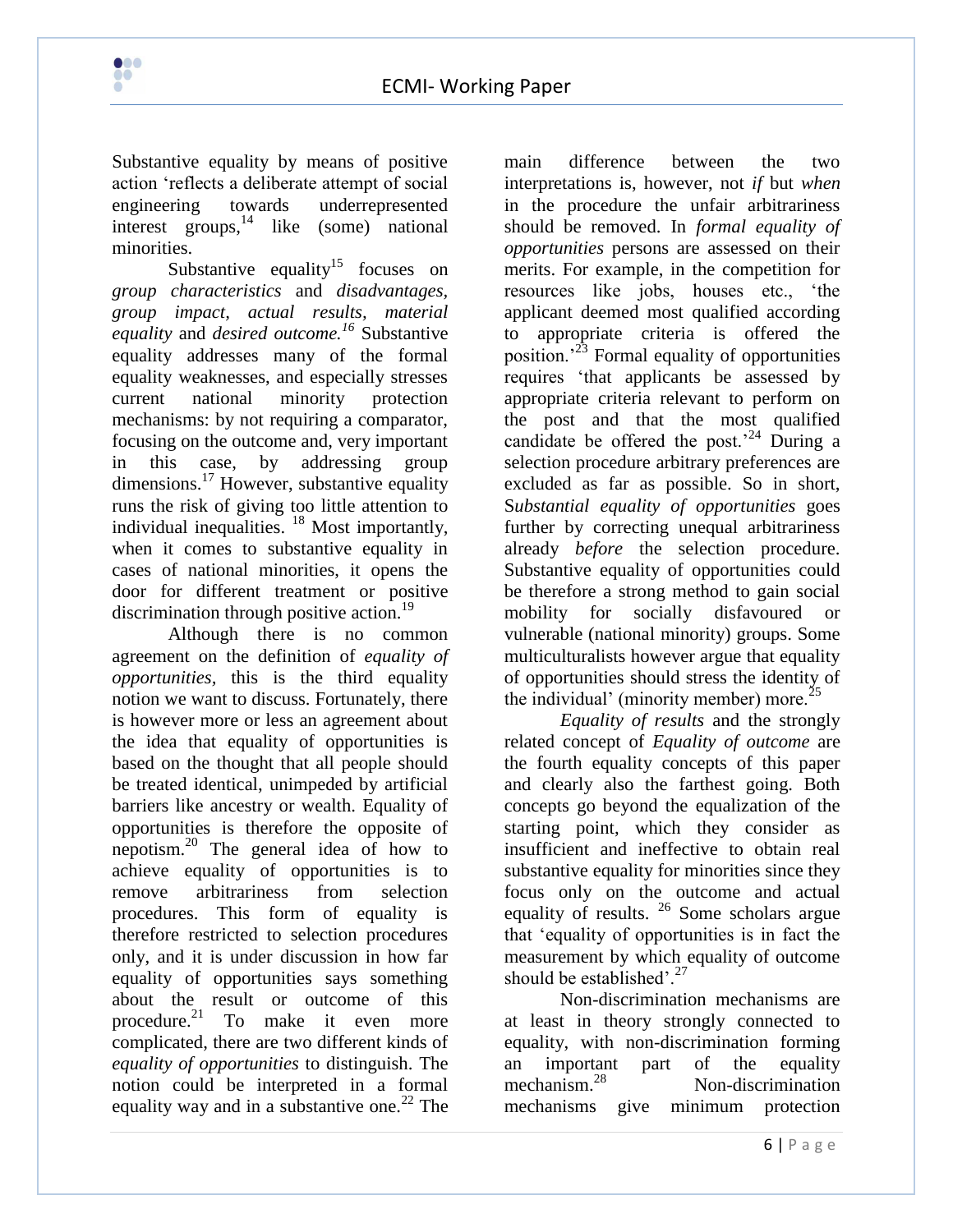through formal equality or against unjustified discrimination and extra protection through substantial equality in the form of positive action or justified discrimination. It is nevertheless the question if formal and substantive nondiscrimination mechanisms have the same protection or effect of equality for the majority as for minorities. In the following chapter we will examine what revised nondiscrimination mechanisms can do for enlarging national minority protection.

## **III. NON-DISCRIMINATION AND NATIONAL MINORITIOES**

Just as there is no definition of equality, there is also no comprehensive and simultaneously overall-accepted definition of the term 'non-discrimination'.<sup>29</sup> The smallest common denominator in all variants is the core that "likes should be treated alike, unless there is an adequate iustification'. $30$  As the European Commission phrases it, "the nondiscrimination principle requires the equal treatment of an individual or group irrespective of a certain personal characteristic. $^{31}$  All other details of specific non-discrimination legislation depend on the respective equality approach underpinning  $it^{32}$ 

Non-discrimination is considered to be the main feature of a formal approach to equality.<sup>33</sup> It also plays a major role in any legal framework or legislation specifically designed for national minorities. $34$  However, the non-discrimination mechanisms of such special frameworks often differ in their character from *general* non-discrimination that can be found in a legal framework that goes beyond protection of a particular social group. It shall suffice here to say that the latter mechanism is broader and less specific

in its detail, just because its scope extends, in comparison, to a more specific social group. $35$ 

To consider the details of this idea, one has to bear in mind that the term nondiscrimination can be interpreted rather broadly. Given this fact, there has been a recent development within these possible interpretations of non-discrimination, namely the idea of phrasing these general non-discrimination mechanisms in a way that accommodates claims from minorities.<sup>36</sup> If this would indeed be the case, nondiscrimination has to change its character from being fundamentally connected to formal equality towards a nondiscrimination that also reflects a substantive equality approach.<sup>37</sup>

Non-discrimination can – and should - be designed to feature in a particular minority protection framework.<sup>38</sup> That aside, there has been an increasing recognition of the role that *general* non-discrimination mechanisms can play in supporting (national) minority rights.<sup>39</sup> Pentassuglia labelled it the 'fourth movement' of minority protection, that of a "jurisprudential assessment of minority claims within the human rights canon.<sup>40</sup> Such general nondiscrimination mechanisms have the valuable advantage that they do not depend on the minority being recognized by the respective state and bearing a certain "official status."<sup>41</sup>

Before we look for evidence of this "fourth movement", it is useful to think about how exactly such non-discrimination mechanisms look. Given the broad variety of different interpretations and specific tailoring, we will first consider those aspects of such a mechanism that are relevant in this context. Subsequently, we will design an ideal type<sup>42</sup> of a general non-discrimination mechanism that in its composition would be suited best to accommodate and cater for

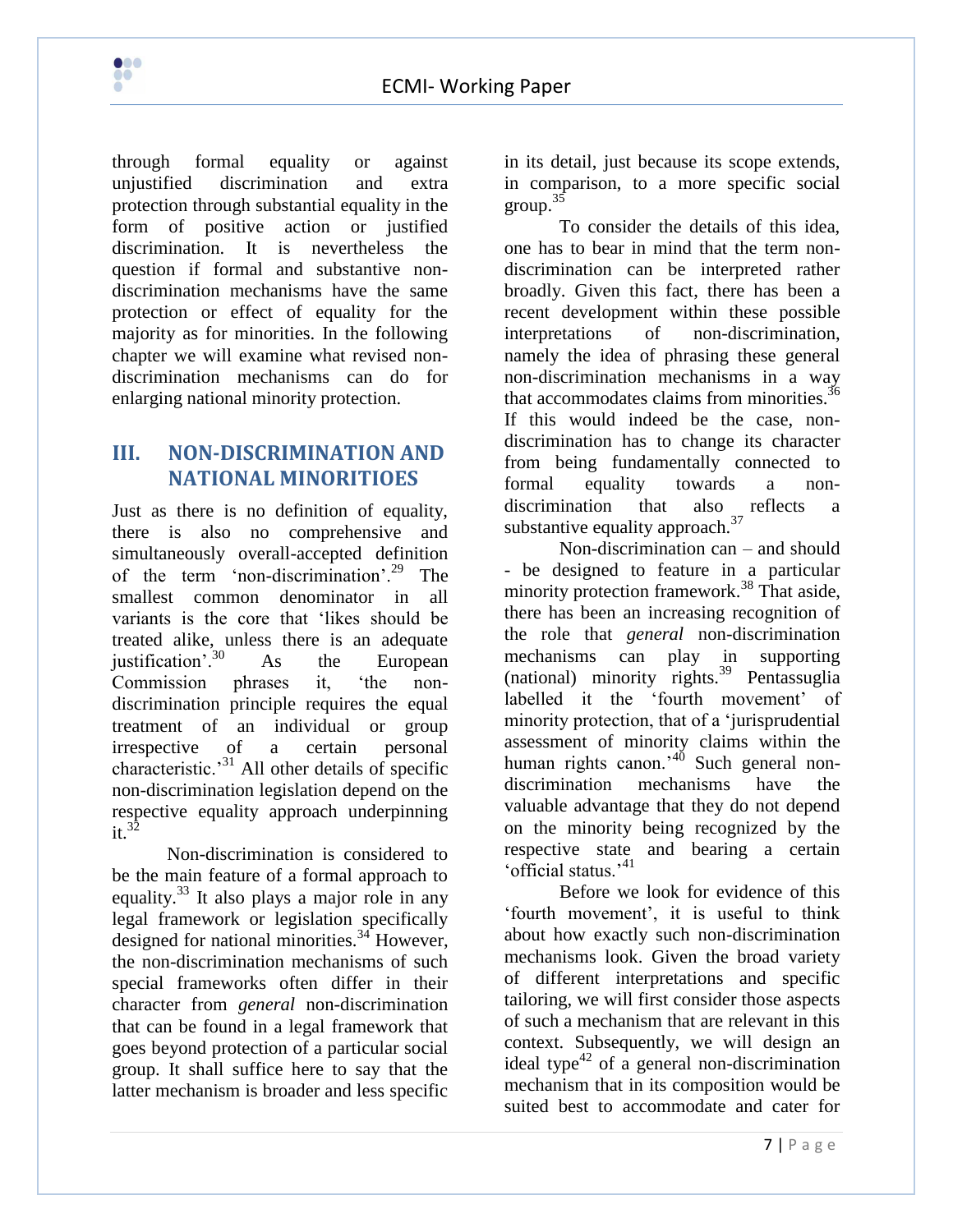

national minorities, to test the principles behind the discrimination mechanism of the fourth movement.

From all the categories and aspects that can shape a non-discrimination mechanism, four are of relevance in this context. First, the scope of the mechanism is of interest. It is divided into the scope concerning persons, *ratione personae,* and the scope concerning the context, *ratione materiae.<sup>43</sup>* The former lists the possible grounds of discrimination covered, e. g. gender, race or ethnicity. It also gives information as to whether multiple discrimination<sup>44</sup> is covered. The latter explains which contexts the mechanism can cover, e. g. employment or education. It also shows if the present mechanism is "accessory" or not, meaning if it can only be invoked in combination with other specific codified rights.<sup>45</sup>

Second, the mechanism can (theoretically) be restricted to cover direct discrimination only, which in European law "is when one person is treated less favourably than another is, has been or would be treated in a comparable situation on grounds of his or her protected characteristic.'<sup>46</sup> Direct discrimination is therefore defined by the ECRI as 'any differential treatment based on a ground such as race, colour, language, religion, nationality or national or ethnic origin, which has no objective and reasonable justification. Differential treatment has no objective and reasonable justification if it does not pursue a legitimate aim or if there is not a reasonable relationship of proportionality between the means employed and the aim sought to be realized".<sup>47</sup> This is in contrast to indirect discrimination, which covers treatment or actions that are neutral at face value, but which eventually have a discriminatory *result*. 48

Third, it is important to distinguish between discrimination mechanisms that allow room for interpretation to accommodate positive action and special measures, and those that do not.

Finally, the fourth important aspect is the jurisdiction"s approach to the burden of proof or the decision of the judge, and which party needs to prove an alleged discrimination. In a substantive equality discrimination case, there are two stages. In the first stage, the claimant establishes facts to prove the alleged unlawful discrimination or, in other words, the claimant must make out a *prima facie case*. If the judge is convinced that there is a discrimination case, the burden of proof shifts to the accused party, i.e. it is their task to prove that the different treatment was justified. However, if the accused party does not succeed in this, he or she could be charged with discriminatory behaviour. In national minority cases, it is in the interest of the minorities that the justification stages shift to the accused party, since it is often very difficult to prove this latter stage.

Considering these four particularly relevant aspects or dimensions of a general non-discrimination mechanism, what then would be the ideal type for the cause of minority rights' claims, which we could use then as a research hypothesis to examine in contrast to our empirical findings? Regarding the first aspect, the scope of the mechanism, the provision should in general be as broad and comprehensive as possible, and enumerate all grounds and contexts that are open to an interpretation for minority right's causes. That means grounds such as race, ethnicity, religion, language etc., and multiple discrimination claims should be possible.<sup>49</sup> The *rationae materiae* should also be undifferentiated, meaning that the mechanism does not differ whether economic or civil and political rights are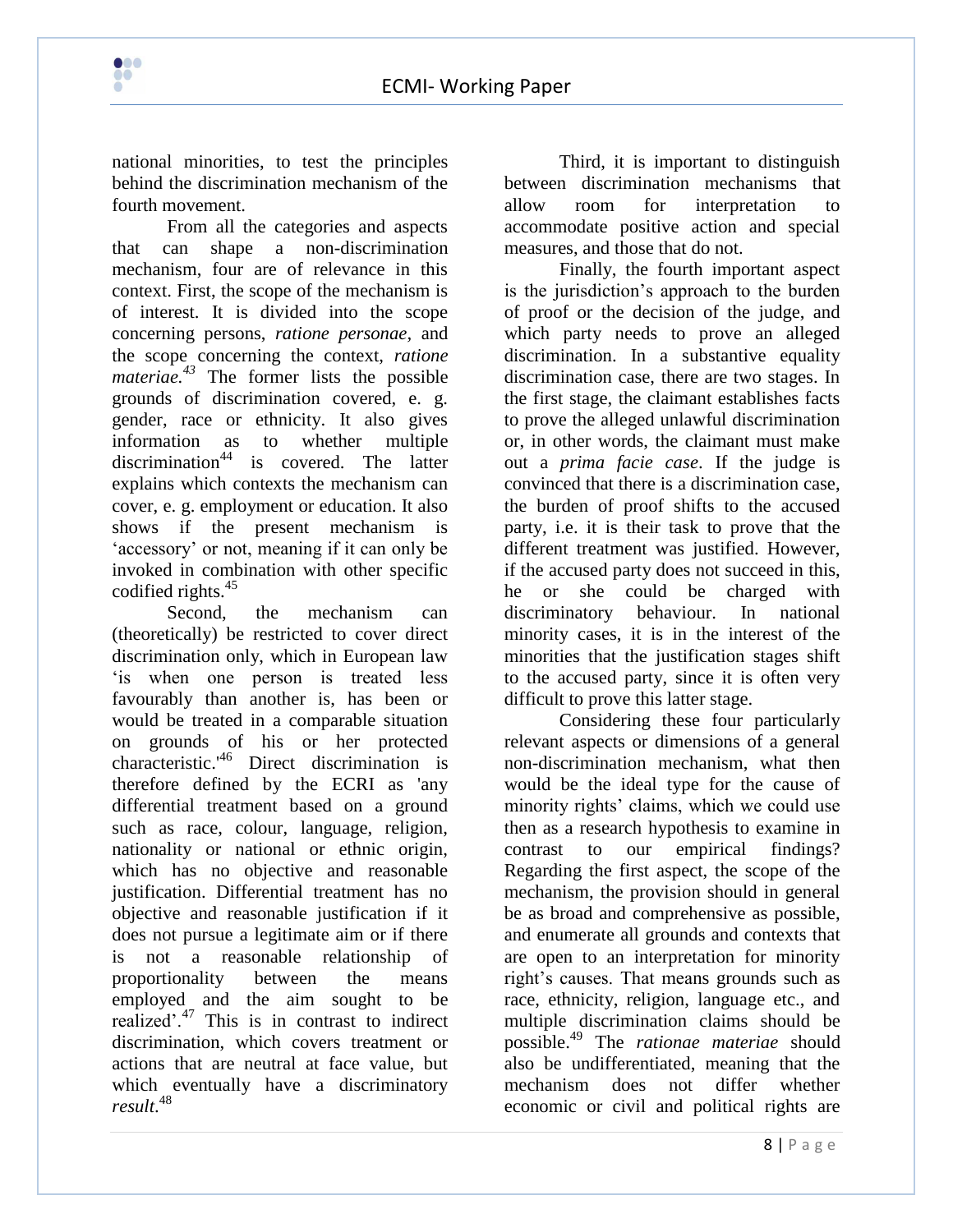

concerned.<sup>50</sup> Preferably, it should also be non-accessory.

Second, the ideal, general nondiscrimination mechanism for national minorities should cover both direct and indirect discrimination. Regarding the third dimension named above, it should include positive action and special measures, and finally, it should display a reversed burden of proof for vulnerable groups such as national or ethnic minorities.<sup>51</sup>

This ideal type has been used for the empirical research on the relevance of general non-discrimination mechanisms for national minorities. If evidence of this ideal type exist, is this more development from the top, i.e. is it an interpretation fostered by states in their legislation, and by jurisdiction in their ruling? Or can relevant proof be found that this is more the result of a bottom-up development, meaning that national minority members and activists on their behalf (NGO"s and ombudspersons) pushed the interpretation of nondiscrimination more towards the ideal type?

The most systematic and comprehensive research that was possible given the constraint on time and the character of the resources were the publications of the European network of legal experts, the Anti-Discrimination Law Review and the databases of the European Court of Justice (ECJ) and European Court of Human Rights (ECtHR). Due to time constraints we covered the available data of the last ten years. The results and findings from the national courts and academic publications are far from comprehensive, but do at least give some indication.

First, concerning the evidence of this ideal type mechanism, we found eight significant cases of the ECtHR within the last ten years.<sup>52</sup> The non-discrimination Article of the ECHR, Article 14, was mostly invoked with the provisions on the freedom

of religion and the right to life that are set down in the Charta in Articles 2, 9 and 11 respectively. From our design of the ideal non-discrimination mechanism, those cases showed that the interpretation of nondiscrimination by the Court provided room for positive action and indirect discrimination; several cases used a reverse burden of  $proof<sup>53</sup>$ , and undifferentiated scope and even an explicit commitment to a more substantive equality approach.<sup>54</sup>

What is more, one has to bear in mind the expansion of non-discrimination legislation in the EU since the Race Equality Directive, ED 2000/43 in 2000. Race as a ground of discrimination is particularly relevant and useful for national minorities due to the possibility to interpret the term 'race' in very broad sense.<sup>55</sup> According to reviews, the implementation of both Directives is slow and with interruptions, but is nevertheless considered an improvement.<sup>56</sup> So far, there is no case concerning national minorities referring to the provisions of the EDs at the ECJ level. $57$ 

Evidence against such a development of non-discrimination mechanisms is the fact that Article 14 is still subsidiary. Also, no case on discrimination brought forward by a national minority member and concerning that characteristic (directly or indirectly) was brought before the Court of Justice of the European Union (CJEU) within the last 10 years. However, it should be pointed out that there is one, yet unpublished case from  $12^{th}$  May 2011 (from the small available information, it does in all likelihood concern a national minority member's language right), which is certainly worth following up on. $58$ 

The European Network of legal experts in the non-discrimination field expressed an opinion on this ruling that "[g]iven that the law complained of indirectly but intentionally excluded Turkish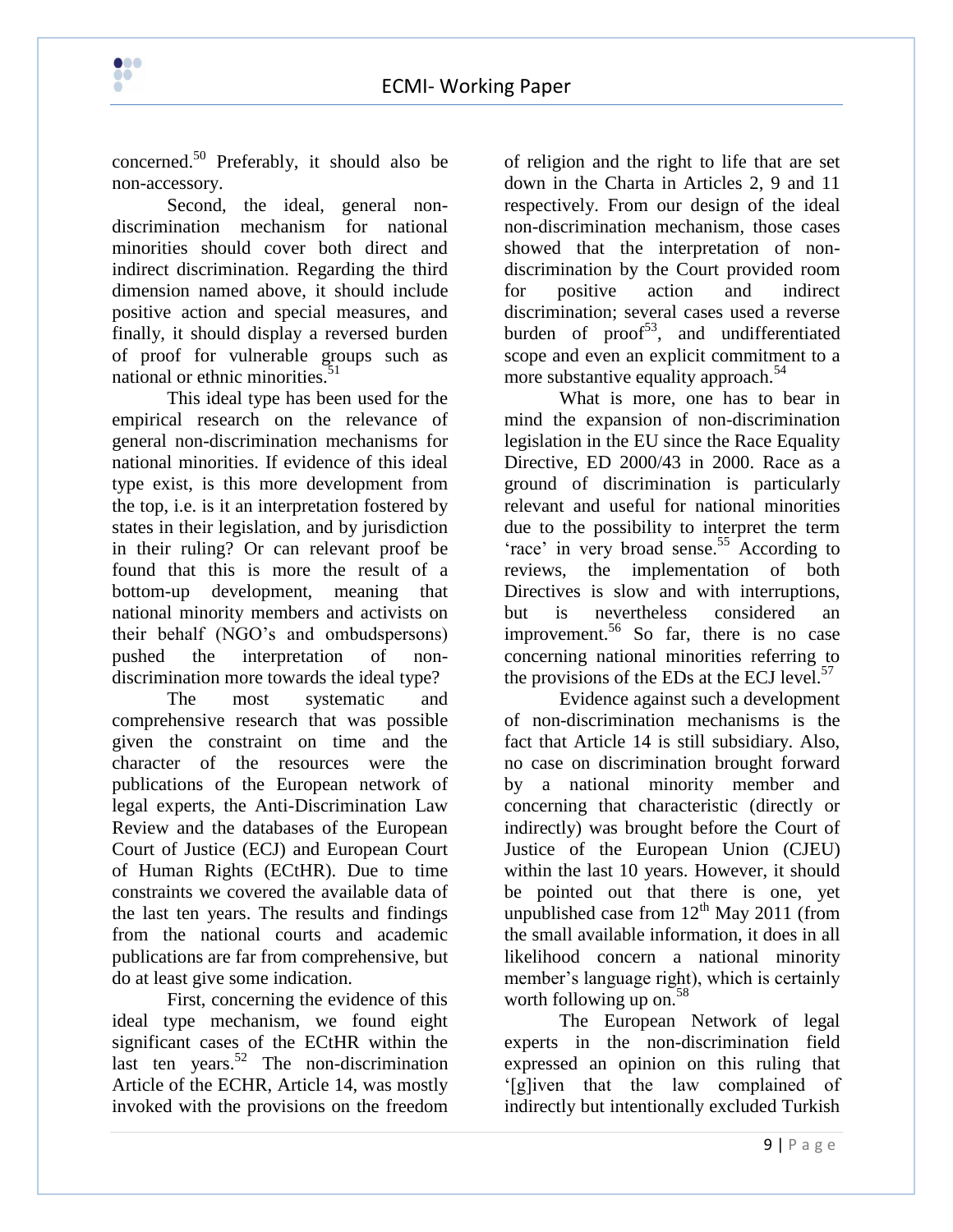

Cypriots from its scope, this should have led the Court to the conclusion that the said law contained indirect discrimination prohibited by law<sup>59</sup>

More clarity on the interpretation of *indirect* discrimination and the shift of the *burden of proof* is given by the CJEU in the *Tyrolean Airline Case*, the *Coleman* and *Meister Cases*. 60

The only other positive demonstration of general non-discrimination for national minorities was the reference in some NGO's reports about the increasingly blurred lines between national minorities and other vulnerable social groups, such as migrants and refugees. Often noted was the issue of discrimination against secondgeneration immigrants occurring when a group stops being considered immigrants and becomes a "recognized" national or ethnic minority – or should be recognized as such.<sup>61</sup> This link to the debate of 'old' vs. 'new' minorities $^{62}$  is the most solid one found in NGO"s statements on general nondiscrimination mechanisms and national minorities. Other than that, the issue of nondiscrimination refers to the special legal frameworks for national minorities, with the FCNM and the ECRML as the most prominent examples. No statement on the increased use of non-discrimination provisions or the demand for a different (i.e. reflecting more the ideal type) interpretation of these mechanisms could be found. Also, very few discrimination cases concerning national minorities were brought to the attention of equality ombudspersons. 63

When it comes to the use of general non-discrimination mechanisms by minorities and thereby one aspect of a development from a formal to a more substantive equality approach, the empirical result is rather disappointing thus far. The "fourth movement" of minority rights protection in Europe is mostly the result of a

top-down process, meaning it is predominantly furthered by national or supranational legislatives and by Court's jurisdictions. It is less the result of a bottomup process from minorities themselves, or activists on their behalf.<sup>64</sup>

In brief, it seems that nondiscrimination has been extended in its meaning. Nevertheless, the move from formal to substantive equality does exist, however critical one may see this progress. The next section will take a closer look at what this development means for national minorities and if these developments in nondiscrimination law are a way to gain genuine equality for national minorities or if more interventions such as positive action are needed.

# **IV. NATIONAL MINORITIES AND SPECIAL MEASURES**

In the area of non-discrimination and equality minority, equality is a specific domain. An important but often overlooked tension in the field of equality is the tension between equality and the freedom for a minority to remain different. <sup>65</sup> Minorities are in other words looking for an acceptance of their differences while also seeking equality.<sup>66</sup> 'Standard conceptions of equality tend to mean assimilation to a pre-existing and problematic male or white or middle class norm<sup> $67$ </sup> and do not provide that because of real equality to minorities. Another important but still ongoing debate in the field of minority equality is the question of what kind of equality claim minorities have. Two kinds of equality claims could be distinguished; the claim of *recognition* and the claim of *distribution*. 68 In contrast, the claim of distribution is mostly associated with the (re)distribution of wealth and resources and with socio-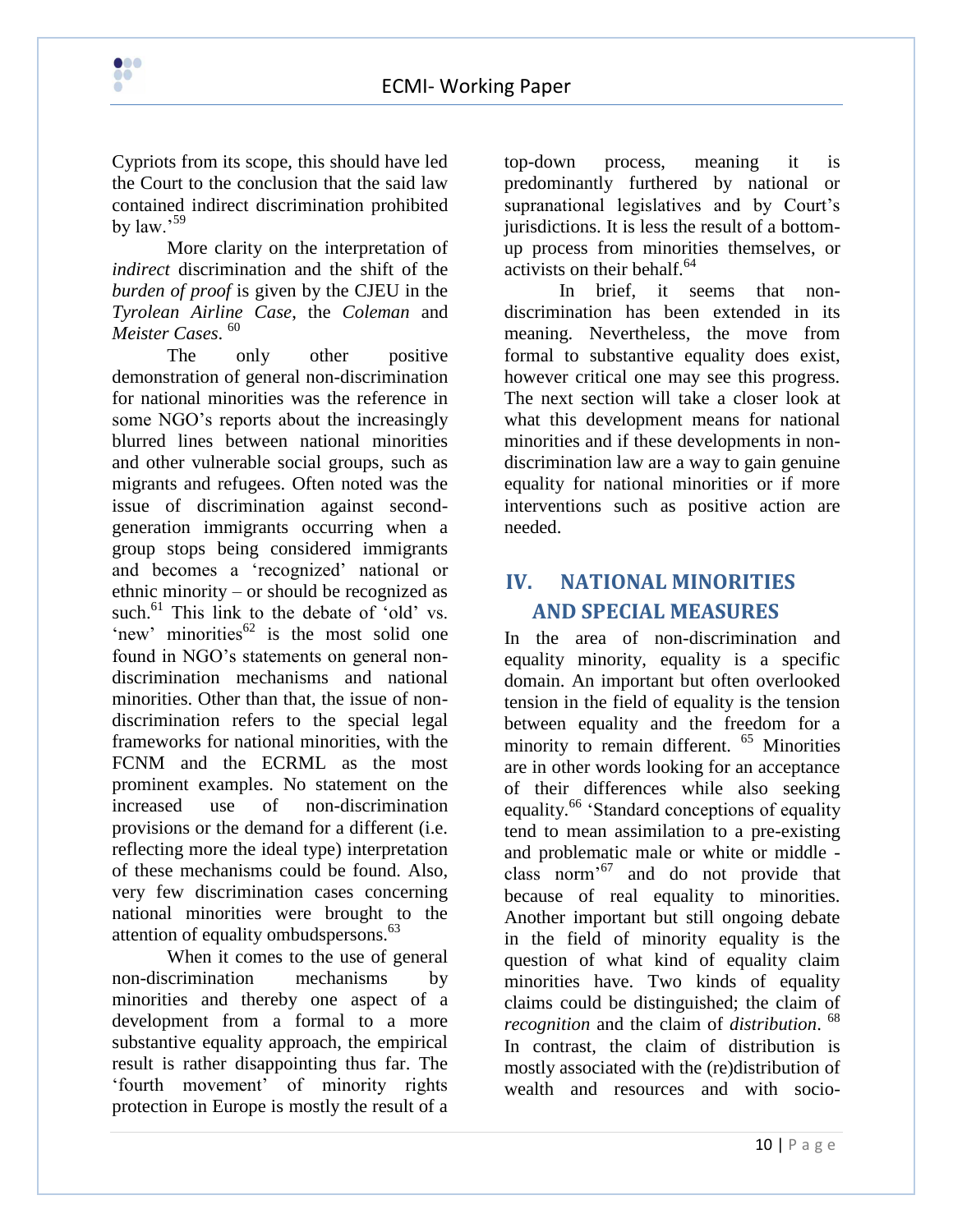

 $\bullet\bullet\bullet$ **DO** 

equality for minorities that provides equality with the majority and at the same time protection and promotion of the separate identity of minorities.<sup>71</sup> Landmark cases like the Albanian Minority Schools Case already addressed as early as in 1935 the modern understanding of what *genuine* equality for minorities contains, including the possibility for differential treatment of minorities in international law. However, the advisory opinion of the Permanent Court of International Justice (P.C.I.J.) at that time was not precise in how this aim should be reached. Even today the question of how to reach genuine equality for national minorities is more than liveable. It becomes however clearer and clearer that to reach more equality for national minorities it is at least sometimes needed, in addition to general non-discrimination protection, to give national minorities special rights to protect their distinctive culture and special characteristics. To be clear, these special minority rights should be (when allowed by a state) in addition to general citizens" rights like anti-discrimination protection.

One way to secure national minorities' special equality rights is through positive action, special measures or affirmative action. Three words that are often interchangeable, associated with substantive equality, and used for measures that generate positive discrimination, but which could be defined slightly differently.<sup>72</sup>

"*Positive action'* is a European generic notion of positive action, where "*special measures'* are mostly a European notion for positive action often used in the specific context of national minorities. Some

European sources also make temporal differences between positive action and special measures. Whereas special measures have often been used (with the exception of some UN documents) as *temporarily* special measures, positive action is generally not.<sup>73</sup> Temporary measures address the idea that there will be at certain moment "equality" between the minority and the majority. Coming back from this theory, it is the question if in reality the divisions between minority and majority ever will vanish. More relevant is the question of whether this path leads to assimilation, which is certainly not the goal of minority protection.

Temporary measures have however the danger that the majority claims that measures are satisfied because of equality improvements without reaching genuine equality between both groups. More positive is the fact that there is application of the principle of substantive equality.<sup>74</sup> Lastly, the definition of *'affirmative action'* is mostly used for a general notion of a temporary measure aimed at redressing historical disadvantages of a particular group (often women and ethnical or other minorities), mostly used in the US and Canada.<sup>75</sup>

There is not only less uniformity in the definition of special rights for minorities, but, as we will see, there are also a lot of problems with its implementation. This makes it difficult for national minorities to enjoy special rights. In some cases the situation is even worse and states even discriminate national minorities under the name of such a special measure. To understand these problems, it is however needed to give an overview of the current most important European legislation in regard to equality mechanisms for national minorities.

From the legal national minority protection perspective, Article 4.1 of the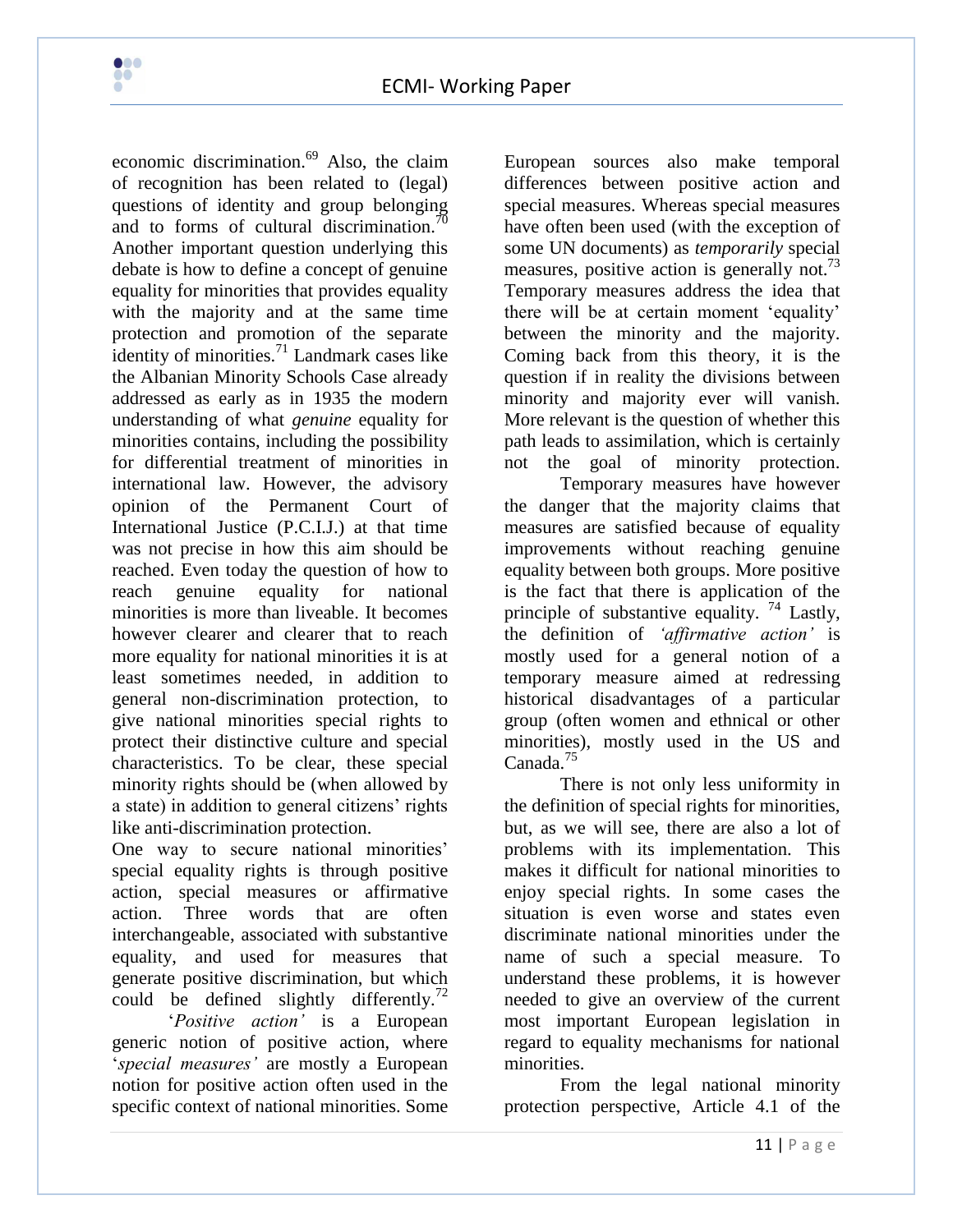

Framework Convention for the Protection of National Minorities (in the following, FCNM) is the most important legal provision when it comes to formal equality.  $\frac{1}{6}$  Article 4.1 makes clear that formal equality or the right "of equality before the law and equal protection before the law' applies for persons belonging to national minorities. More concrete for the situation of national minorities, the latter could be interpreted as meaning that members of a minority should be treated before the court in exactly the same way as members of the majority, but also that a state has the duty to treat its citizens equally. More general but nevertheless important are the explicit words given for the protection against discrimination based on membership of a national minority in Article 21 of the charter for fundamental rights of the European Union. $77$ 

From the legal perspective of national minority protection, the fundamental provisions that guarantee substantive equality are Article 4.2 and 4.3 of the Framework Convention for the Protection of National Minorities (FCNM). Article 4.2 of the FCNM guarantees substantive equality through 'the adoption of special measures', but only of course where necessary and when its aim is justified.

As the adoption of special measures, used for different treatment between groups, is discriminatory in character, and since discriminatory treatment is prohibited by many international covenants, there was a need for a special Article inside the FCNM to address this problem. This Article makes clear that 'special measures' of Article 4.2 of the FCNM not shall be considered to be an act of discrimination.<sup>78</sup> The explanatory report on the FCNM states on top of this paragraph 4.2 that its purpose is to make clear that special measures "shall not to be considered as contravening the principles of

equality and non-discrimination.<sup>79</sup> Article 4.3 according to the FCNM Explanatory Report aims in addition to Article 4.2 to "ensure persons belonging to national minority"s effective equality along with persons belonging to the majority.<sup>80</sup> Through a close reading of the Articles 4.2 and 4.3 we could see this aim as substantive equality or literally as Full and Effective Equality. Here, Article 4.2 states that "the parties undertake to adopt, where necessary, measures in order to promote, in all areas of economic social, political and cultural life, *full and effective equality* between persons belonging to a national minority and those belonging to the majority.<sup>81</sup> Nevertheless, it is somewhat unclear why the authors of the Explanatory Report use the terms "full and effective equality" (in paragraph 39 pertinent to Article 4.2) and "effective equality" (in paragraph 41 pertinent to Article 4.3) interchangeably.

The same goes for provision 5 of the 2000 Race Directive  $(RED).$ <sup>82</sup> In this Article, positive action has 'full equality' as its practical aim. Another similarity becomes visible by the fact that the directives do not oblige states to take positive action, since the Articles only *require* states to implement positive action. According to the European Commission, "positive action" under Article 5 indicates "the purpose of positive actions but it does not render it compulsory.<sup>83</sup> Which implies that a state could not be obliged through this Article to implement positive action for the protection of (national) minorities? The explicit notions of the words 'prevent or compensate' for group disadvantages, in Article 5, however, allows for 'proactive and corrective policies.<sup>84</sup>

Although Article 5 of the 2000 Race Directive and Article 4.2 of the FCNM have large similarities it is good to distinguish the application scope of both legal instruments. The FCNM covers only national minorities,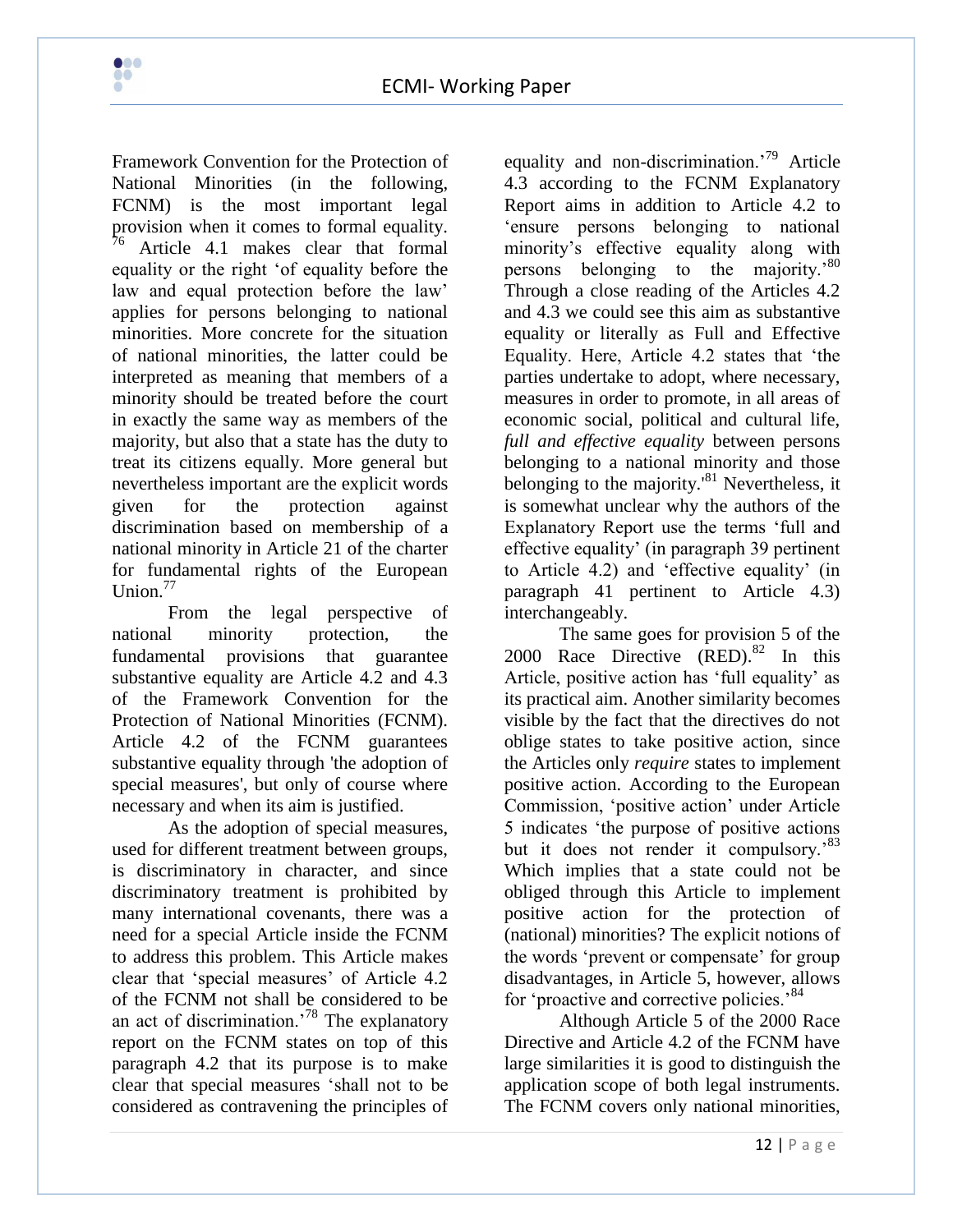

whereas the race directive addresses mainly protection against race and ethnic discrimination in employment, social protection and access to goods and services.<sup>85</sup>

This section concluded with a closer look at the different forms of positive action; the next section provides the aim of these actions: "full and effective equality" (FEE). We will not only discuss the notion, but we will also see if FEE paves the way for more equality of national minorities.

Enough evidence, which special measures allow for a compensation for the "natural" distinction to the majority - now and in the future. Especially because this natural distance to a majority is exactly what a minority represents. Through special measures, disadvantages in the distance to the majority could be reduced without hurting the minority identity. This however shows that, ideally, special measures for minorities need to be of a permanent character, and also this implies that special measures should not be qualified as an exception to the equality principle, but as a permanent action.

# **V. FULL AND EFFECTIVE EQUALITY & GENUINE EQUALITY**

Full and Effective Equality for minorities implies genuine equality between minorities and the majority. That this notion of 'complete', 'genuine' or 'absolute' equality is self-contradictory becomes clear when looking to the explanation of equality given by the Stanford encyclopaedia of philosophy.<sup>86</sup> It states that "*two nonidentical objects are never completely equal; they are different at least in their spatiotemporal location. If things do not differ they should not be called 'equal,' but*  rather, more precisely, 'identical.<sup>'87</sup> From this point of view, *genuine equality* between minorities and the majority would often imply (forced) assimilation - an unwanted situation when speaking about national minorities.<sup>88</sup> However, even if 'identical equality" is unwanted in most areas when speaking about minorities, an improvement of minority rights is very wanted. Therefore we wanted to know what "Full and Effective Equality" implies in practice. For this, we looked how the idea of Full and Effective Equality is used, in its more restricted governmental context but also as a broader ideal model. To differentiate between both meanings, we will write the governmental notion with capitals and the ideal model notion without. We also analysed how these equality notions (formal equality, substantive equality, Full and Effective Equality) were defined and used by its authors, and we searched for the interrelation and connection of the particular equality concepts. This latter is of special importance, since the actual level of protection of an equality notion depends largely on the interpretation of a notion.

Full and Effective Equality seems at first glance to be a very progressive and promising term when associated with minorities; unfortunately this term is not clearly defined. Article 4.2 of the FCNM, however, provides a starting point to a more concrete definition of FEE. The central thought of Article 4.2 of the FCNM says that it is the duty of states to promote FEE through special measures. Also, the preamble of Protocol No.12 of the ECHR reaffirms, "that the principle of nondiscrimination does not prevent State Parties from taking measures in order to promote *full and effective equality*, provided that there is an objective and reasonable justification for those measures.<sup>89</sup> Unfortunately, neither the Framework Convention nor the Explanatory Report to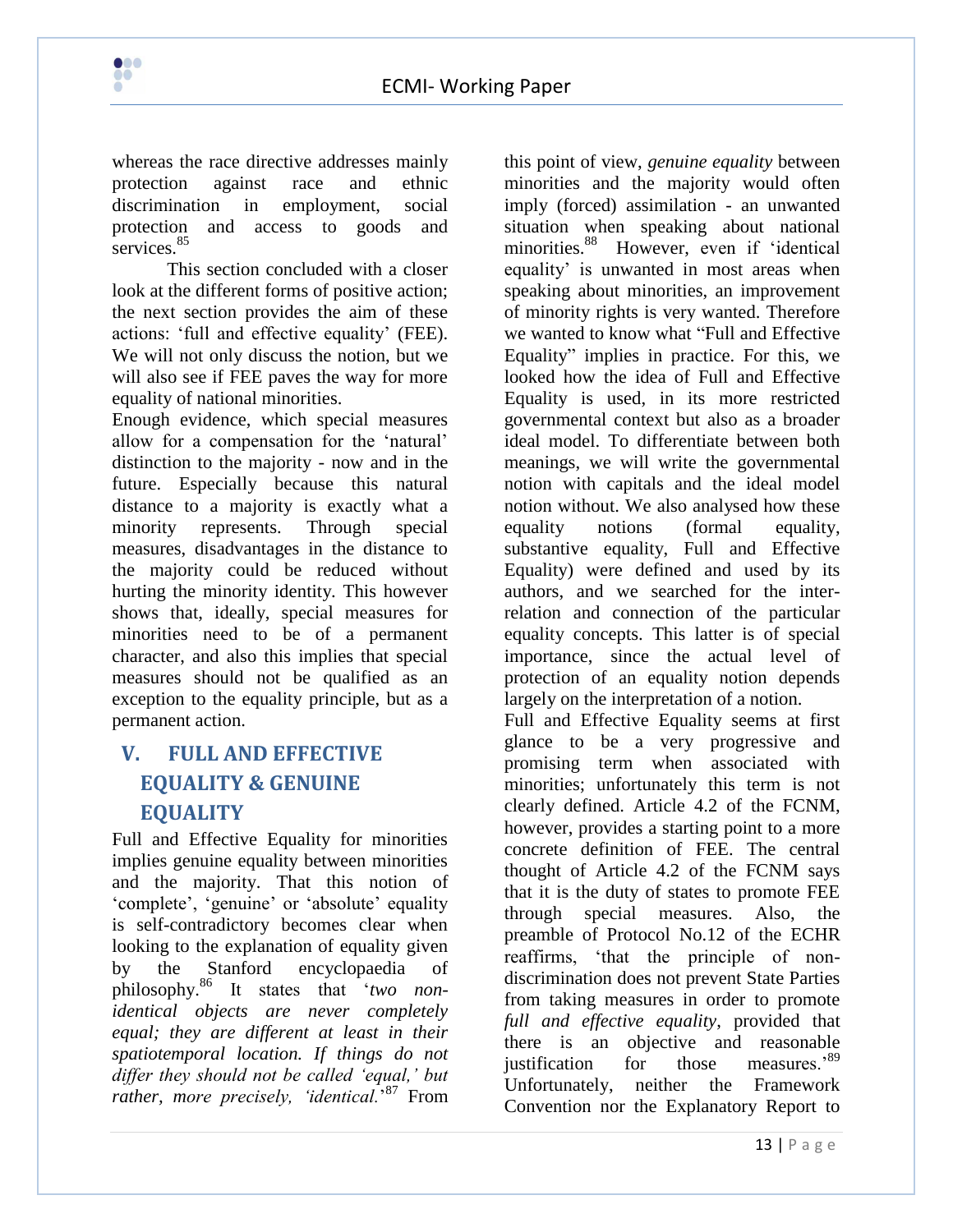the FCNM gives an explanation of how FEE should be interpreted. Neither does the Advisory Committee on the FCNM (ACFC) give an explanation for how it defines 'effectiveness' or 'full' in the explanatory report. Nonetheless, ACFC presents in its *Commentary on Participation* two interpretations of their understanding of FEE.<sup>90</sup> In these interpretations FEE is, on the one hand, described as a 'result' of *Effective Participation* and, on the other hand, is defined, as a 'package' of the different aspects of formal equality and substantive equality, complete with some aspects of the equal opportunities principle is highly wanted. $91$  This means that states should respect "the right for a minority to have a different identity', one separate from the collective identity. $92$ 

In the first interpretation, ACFC describes FEE as the satisfied situation of effective participation, which could be interpreted as an "end stadium or ideal stage of effective participation". The second interpretation also describes a high ideal of minority protection at both the individual and group level. Compared to the first definition, this package notion of FEE defines more specifically a sort of ideal stage, although hard or even unlikely to reach. Also, this model is unclear about when this ideal or end stage of FEE has been reached, which makes the notion less precise or even useless.

Besides this, the second notion entails the risk of fulfilling the given requirements without reaching a genuine equality situation between the minority and majority. Despite the given uncertainties regarding the definition, the second notion of FEE provides its most precise working. For this reason, we will use the second definition of FEE in this working paper.

In addition to the above, the Explanatory Report of the FCNM makes clear that the convention itself does not include a separate provision dealing with the *principle of equal opportunities*. The reason given for this was - according to the Report"s authors - that "such an inclusion was considered unnecessary as the principle is already applied in paragraph 4.2 of the convention."<sup>93</sup> This quote is interesting for this research, since it could mean that the CoE Committee drafting FCNM (CAHMIN) did not make (at least not everywhere in their commentaries) a clear difference between *equal opportunities* and *FEE.*  Following CAHMIN"s chosen line, it seems strange that ACFC did not choose to write a commentary about FEE, but one about "effective participation", a notion, which although very needed for the accommodation of national minorities, according to ACFC was not even worth a provision in the FCNM.

One of the questions we tried to answer during our research was: Who employs the notion of FEE? In a nutshell, this question can be answered as follows: There are very few organisations outside the Council of Europe (ACFC particularly) that use the notion of FEE. This seems to be obvious since the term FEE is the major aim in the fulfilling of the FCNM. In a few cases, other organisations, such as the European Fundamental Rights agency, refer to the notion of FEE in direct relation to the FCNM. Other found sources for the use of FEE were the *Ahtisaari Plan* for Kosovo or officially the *Comprehensive Proposal For the Kosovo Status Settlement 2007* (Article 2, para 2.4). FEE has also been included in the Constitution of Kosovo (Article 58, Para 4) and the Law No. 03/L-047 on the Protection and Promotion of the Rights of

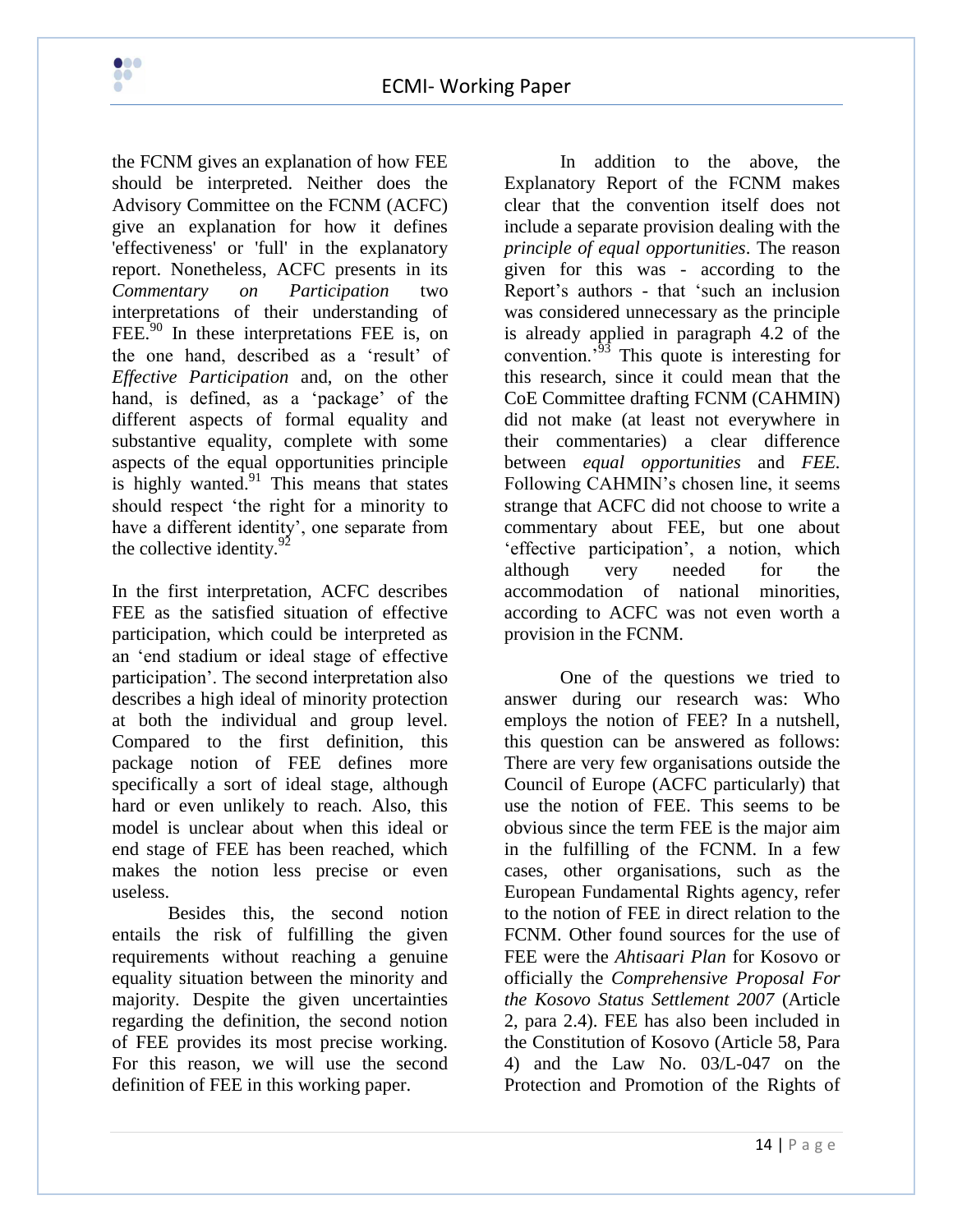Communities and Their Members in Kosovo, (Article 1).<sup>94</sup>

 $\bullet\bullet\bullet$ **DO** 

Our search for positive demonstrations of FEE in the nongovernmental field was nevertheless quite disappointing. Only in very rare situations did we find that organisations or scholars, for example Jabareen $95$  make use of the notion of Full and Effective Equality. In these cases it was remarkable that FEE most of the time was not used in relation to the FCNM, but used to describe an "ideal situation of minority protection'. Unfortunately, the organisations did not always make clear how they interpret FEE. Sometimes it is not even clear if organisations distinguish between Full and Effective Equality, Full Equality, Genuine Equality, and Effective Equality.

With these outcomes, we can make a first preliminary conclusion, in which Full and Effective Equality in its meaning of a package of formal, substantive and equal opportunities is particularly a top down approach, whereas FEE as a genuine and ideal situation of minority protection is more often used as a bottom-up approach.

# **VI. DISCRIMINATION AND EQUALITY CONFIRMATION**

A move towards equality by the European Commission that should not be forgotten in this paper and that needs extra explanation is the 'renewed" manifestation of nondiscrimination and equality used by the European Commission. In general, this manifestation could possibly best be described as the tendency to use substantive equality in addition to formal equality more often in international non-discrimination and equality law.

The 'renewed manifestation of nondiscrimination and equality' is most comprehensively described by the already mentioned communication of the European  $\text{Commission.}^{96}$  In this 2008 Note the Commission addresses a 'renewed Commission addresses a 'renewed commitment to non-discrimination and equal opportunities'. Besides this, the Commission makes an important statement: "Identical treatment may result in formal equality, but it cannot suffice to bring about equality in practice.<sup>97</sup> With this quote, a reason is given why there might be a "rapidly growing appreciation of the role positive action can play to redress the lack of substantive equality in societies.<sup>98</sup> Through a precise reading of this quote, the European Commission seems to decline the use of formal equality, since "formal equality cannot bring equality in practice". The statement of the European Commission is not, however, very clear about this: two possible interpretations for this development could be given. First, the European Commissions" 'renewed manifestation of non-discrimination and equality' replaces formal equality with substantive equality. Secondly, and more likely, the commission still sees a role for formal equality in addition to substantive equality, but possibly smaller than before.

Nevertheless, in both cases the Commission shifts their attention from formal equality to substantive equality, which could have large implications for general non-discrimination law, especially since formal equality is still the only way to address individual justice, because it gives at least a minimum standard of nondiscrimination protection. By shifting the attention to only substantive equality or to a lesser extent to formal equality, there is the danger that current non-discrimination protection mechanisms lose effectiveness. On the other side this shift opens the door to new forms of non-discrimination protection that could possibly break-up the status quo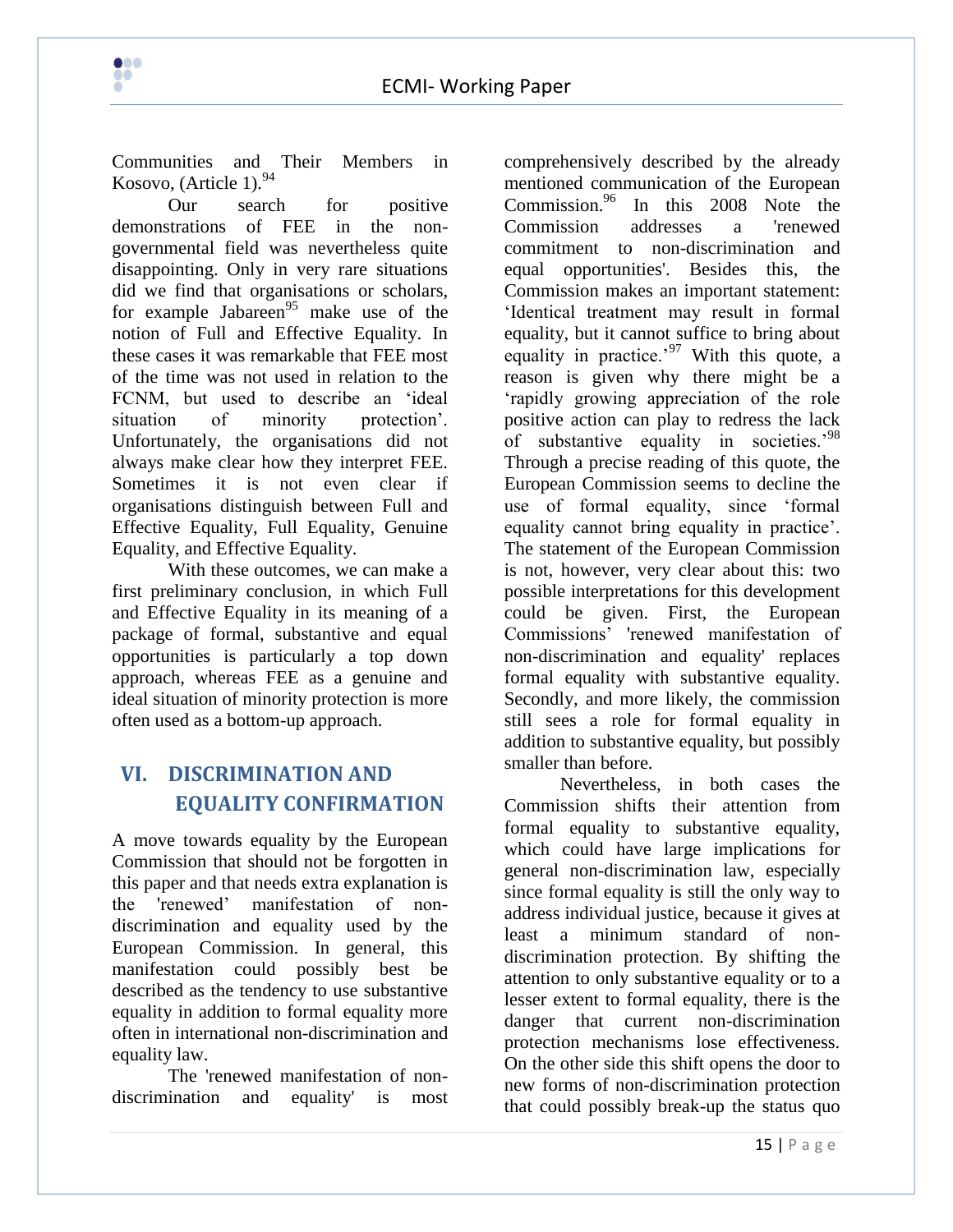

 $\bullet\bullet\bullet$ **DO** 

However, to us, it seems from the perspective of national minorities that the renewed manifestation of nondiscrimination and equality from the perspective of national minorities is more a confirmation of old EU equality trends, rather than a new notion of equality. This is especially so because, after the introduction of the manifestation, no structural special measures or positive action policies have been taken to make substantive equality for national minorities effectively.

# **VII. EXISTING IMPLEMENTATION PROBLEMS FOR SUBSTANTIVE EQUALITY**

In the following part of this working paper, we attempt to point out a few of the still existing problems we came across during our research in relation to the practical use of 'substantive equality." First, we will provide details to that question, specifically why and how substantive and formal equality are interrelated and connected. Moreover, we will discuss difficulties for

courts in distinguishing positive action from unjustified discrimination.

As Henrard explains, full equality mechanisms for national minorities contain in its most ideal situation two pillars.<sup>99</sup> Pillar one includes non-discrimination mechanisms and individual human rights that are of special relevance for national minorities, while pillar two contains minority specific standards aimed at protecting and promoting the right to identity of minorities.<sup>100</sup> From this description of genuine minority protection by Henrard, one can see that individual justice and general non-discrimination mechanisms are major parts of the protection mechanism of national minorities.<sup>101</sup> Although individual justice and general non-discrimination mechanisms are not working effectively enough in cases of national minorities - as shown by the EU-MIDI-surveys – this does not alter the fact that these mechanisms still form the most important tool for national minorities to bring a discrimination case before a court.

Therefore, keeping in mind that formal equality is the only way to address individual justice, it is important to clarify whether formal equality plays a role in the new attention for substantive equality" of the European Commission. So if substantive equality would not be implemented in addition to formal equality, this could even worsen the already not very effective nondiscrimination policies for minorities for two reasons.

First, as Henrard argued, formal equality forms the basis of minority protection where substantive equality is only subsidiary, and when formal equality is insufficient. Secondly, by shifting the attention within European equality law from formal equality to positive action, there might be less attention paid to the fact that there is still a major need for the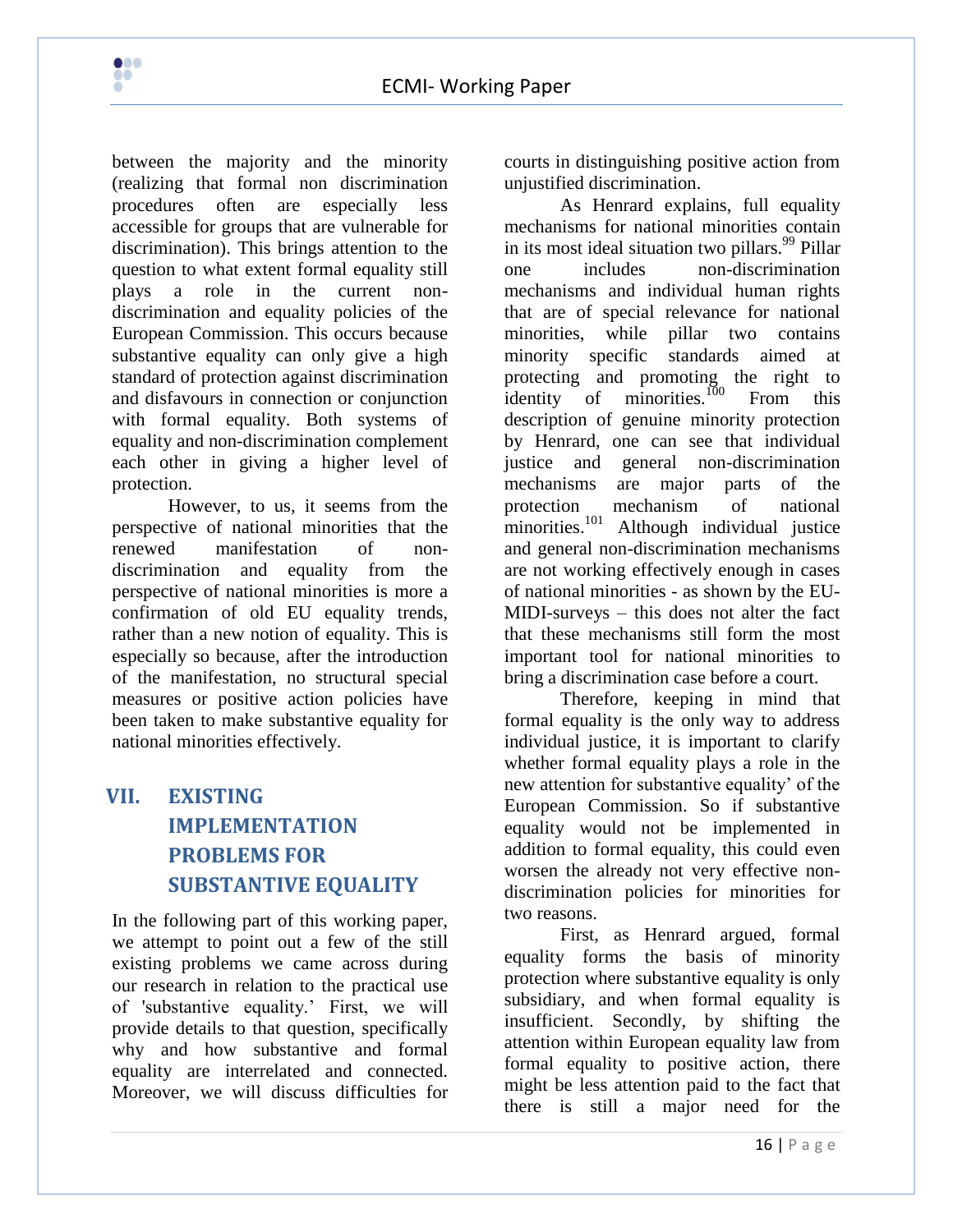development of a broader scope of formal equality inside community nondiscrimination law. Currently the scope of community non-discrimination law only covers education, housing, and a broad definition of workplace. Also one should not forget that both equality directives can only `reach as far as the field of the EU competences.<sup>102</sup>A widening of this scope would be very welcome for the protection of vulnerable national minorities.

 $\bullet\bullet\bullet$ 

Another current problem with the use of substantive equality is that it seems to be difficult for courts to distinguish justified discrimination or positive action from unjustified or prohibited discrimination. Andreea Grgic showed this very well by analysing the example of the ECtHR Orsus case.<sup>103</sup>

In the Orsus case,  $104$  segregation in education of Roma children was accepted, under the name of a positive measure, not only by the Croatian Constitutional Court but also by the lower chamber of the ECtHR. Only the Grand Chamber of the ECtHR was able to distinguish positive action from prohibited discrimination by requiring a justification for the positive action in combination with a tailored aim for the action. According to the ECtHR court in the Orsus case, segregation as a special measure can only be allowed if it is objectively justified by a legitimate aim and that the means of achieving that aim were appropriate, necessary and proportionate. $105$ In this particular case Roma children were split up in separated classroom for language reasons, without giving them the justifying language improvement education. This latter proved to the Grand Chamber that the separation was discriminatory in character instead of being a positive measure. As the Orsus case made clear, even for the ECtHR it is not always easy to distinguish positive action or special measures from

discriminatory conduct. This is a serious barrier to implement positive action on a larger scale for disadvantaged national minority groups.

What else can we learn about positive action from the Orsus case? Moreover the case confirmed that a positive measure should always, "in accordance with the principle of proportionality, […] [serve] a legitimate aim and remain within the limits of what is appropriate and necessary in order to achieve that aim, reconciling the principle of equal treatment as far as possible with the requirement of the aim pursued.' This means that the aim of positive action always must be directly related to the justification of the positive action. As we saw e.g. in the Orsus case, these two features of positive action make a crucial difference in the way a measure could violate the nondiscrimination principle. And this is why special attention needs to be taken when distinguishing between positive action measures and discriminatory measures. This is particularly important since positive action measures could be used as a way to treat groups or individuals differently *without* justification and in the same could be (mis)used as a form of intended or unintended prohibited discrimination.

# **VIII. SUBSTANTIVE EQUALITY IN PRACTICE**

During our research we saw an emerging, albeit slow, change, in the way that institutions and even courts in the EU are using or allow (sometimes) for a shift of the burden of proof, statistical evidence and positive action or special measures to guarantee or to promote substantive equality. Where ECtHR jurisprudence on equality was for most of its time based on a formal conception of equality, it has begun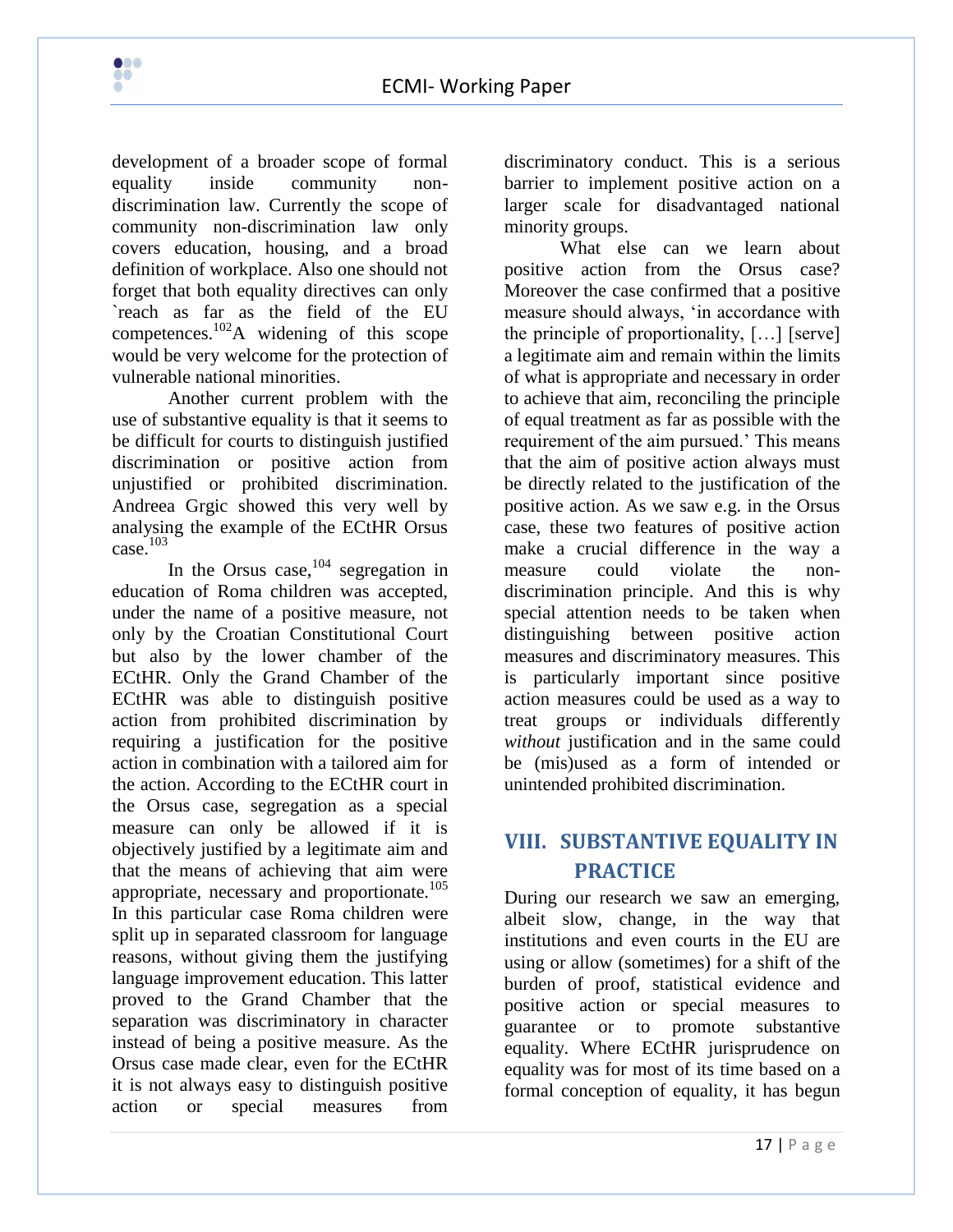

to give equality a more substantive approach.<sup>106</sup>

 $\bullet\bullet\bullet$ 

In the recent cases Orsus and others v. Croatia<sup>107</sup>, Sampanis and others v. Greece<sup>108</sup> and particularly, the D. H. and others v. Czech Republic case<sup>109</sup> a "breakthrough for a more substantive model of equality in the ECtHR" and "clear rules on indirect discrimination under Article 14 became clear.<sup>'110</sup> This development showed that Article 14 of the ECtHR has evolved from a strictly formal to a more substantive model of equality.

Some caution with this statement is, however, needed. The above cases only show that a few Roma were able to find remedy in cases of discrimination, which was not the case for other minorities. Also the little amount of Roma cases we found compared to the huge discrimination problems Roma face in the EU is making this development less common than we might have hoped.

However, according to O'Connell, the European Human Rights Court is more and more "open to adopt a substantive equality perspective that stresses the need to protect vulnerable and disadvantaged minorities. $^{111}$  In this context it is also worth mentioning the case of Thlimmenos v. Greece on 6 April 2000.<sup>112</sup> This case made clear, according to Henrard, that the prohibition of discrimination can entail an obligation for states to treat persons differently whose situations are significantly different.<sup>113</sup> Other authors such as Dimitry Kochenov claim that a substantive component in EU community Law is entirely missing at the moment.<sup>114</sup> He says that the "European Union suffers from an empty formalistic reading of the principle of equality'.<sup>115</sup> Although Kochenov certainly has a point, we found little evidence for a trend in a different direction.

New developments for the possible use of positive action in employment should be found through CJEU case-law or the implementation of Article 5 of the Race Directive. Where the CJEU had jurisprudence about gender discrimination already before the implementing of the 2000 Directives, it has developed less jurisprudence since 2000 in respect to most grounds of the directives, except for "age". It remains, however, unclear how Article 5 of the Race Directive will be applied by member states. Several publications show examples of countries that implemented positive action and national courts allowing<br>positive action<sup>116</sup>, nevertheless, the positive action<sup>116</sup>, nevertheless, the implemented positive measures seem less structured and mostly have a voluntary character. This has the possible result of states choosing to implement certain positive measures and others not, or being able to implement positive measures only for certain groups. It is certainly not without coincidence that positive action mostly developed in gender cases, disability cases and less for ethnic or language minorities.

Nevertheless, research of the Migration Policy Group showed that the CJEU - although it uses primarily a formal equality approach - is occasionally willing to allow for positive action at least as a possible justification for indirect *gender* discrimination.<sup>117</sup> Some authors see this as a positive development for national minorities. Recently, there is a large discussion about the implementation scope of judgements in regard to the 2000 Equality Directives. This became especially important since CJEU"s case-law established that the 2000 Directives should be interpreted as a given expression to the general *principle of equal treatment*. This discussion expresses the question of how far judgements of one ground (gender or age, which are the most developed anti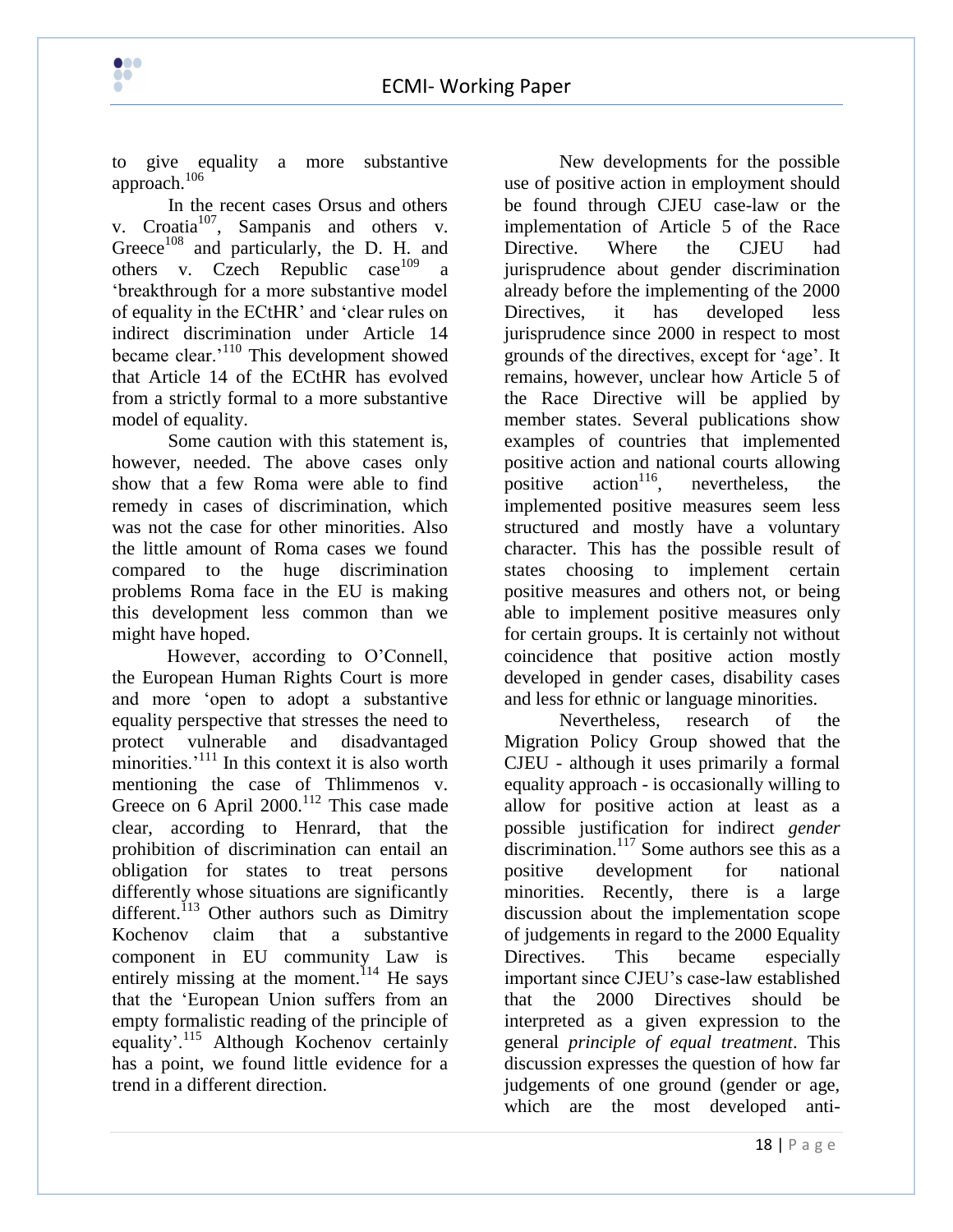discrimination grounds so far at the CJEU) of the 2000 Directives are applicable to the other directives' grounds like racial or ethnic origin.<sup>118</sup> This is especially important for the protection of national minorities and ethnic minorities since it could give jurisprudence to the CJEU over the RED in regard to the discrimination ground of racial and ethnical origin, where there is none at the moment. Some first indication for a possible interdependence between the different grounds of the directives is seen in the UK. Although it was an exception, national courts did refer to gender discrimination jurisprudence in their judgements in respect of other grounds covered by the 2000 Directives.<sup>119</sup>

 $\bullet\bullet\bullet$ **DO** 

Less positive is the fact that, to date, States are only obliged to *promote* or *allow*  positive action but not obliged by the FCNM or the RED to *implement* positive action or special measures. This again makes both legal instruments only particular to the party member states, which then can still opt whether they want to implement special measures or not. This latter would be the founding for a legal base of substantive equality and with this means the "renewed manifestation of non-discrimination and equality" is rather a confirmation of old EU equality trends because, since the implementation of the manifestation, no effective measures have been taken to make substantive equality structural.

# **IX. EXCURSUS: THE VADILITY OF FEE**

Despite the introduction of "the new commitment to equality and nondiscrimination" and "full and effective equality" major discrimination and inequality problems in Europe still exist. These two concepts seem at first glance to contain a very hopeful and high ideal of equality, but in practice these concepts have little standing at the local level. Two reasons could explain this. First, the concepts seem to be imprecise in how the ideal situation of equality should be implemented and reached. A probable second reason is that these concepts do not reflect social reality.

By researching the "renewed manifestation of non-discrimination and equality" and the whole issue of FEE, we got the impression that both concepts are more or less empty. Both give the impression that in Europe, "everyone is equal and that in Europe everyone has the same opportunities." In practice it is not likely that this equality ideal becomes reality via the use of these equality manifestations. Neither concepts seem to be formulated to widen the definition of equality for all people living in the European Union. Additionally, none of the manifestations oblige states to implement positive action, nor do they oblige any European state to enlarge or boost the manifestation of formal equality.

Another reason could be that the concepts of FEE and probably even more the "renewed commitment to nondiscrimination and equality' sustain, as Makkonen well explains, "the utopia that governments effectively can prevent people from engaging in discrimination and thereby eliminate all forms of discrimination'.<sup>120</sup> Following his ideas, it seems more likely that the two new equality concepts disprove the ideal of genuine equality by providing citizens of the European Union - and especially members of majority communities – an identity based on the idea of "self-representation of belonging to an equal Europe'. This is occurring, importantly, without the needed change of structures between the majority and the minority, through which a diversity solution that truly provides genuine equality to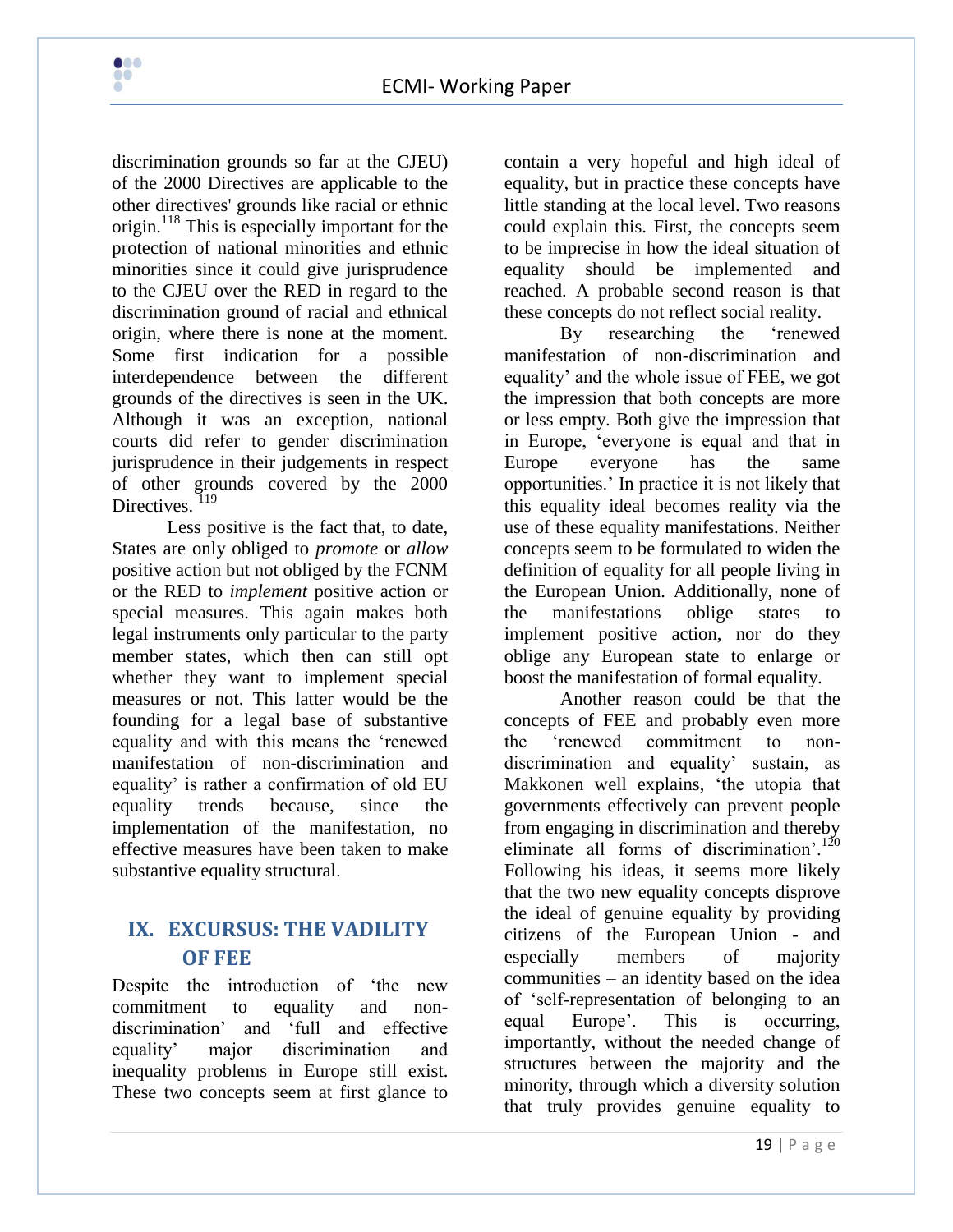minorities could be reached. According to Youssef T. Jabareen, "full and effective equality" can be reached through 'participatory equality.'<sup>121</sup> This claim entails for most states a drastic and fundamental change of state"s legal system, public spaces, social and economic structures and funding and space provided for ethnic, cultural and religious institutions. Yet this is not enough to reach FEE, according to Jabareen. It also requires a full and equal sharing by states of resources in the public, internal, and historical domain.<sup>122</sup> Although Jabareen does not give a further explanation of the latter, one can view this in the very least tangibly: preservation and access to cultural heritage of minorities and history lessons at schools about the history of the minorities in a particular region.

"Full and effective equality" as defined by ACFC does not entail any kind of recourse or redistribution, and does not even mention a first attempt in this direction. This leads to the precautionary conclusion that ideal equality frames, which do not change structural powers between minorities and majorities, often are built up with the goal of maintaining the majority position instead of improving the state of minorities. Genuine equality is seen by some authors as closed or even identical to equality of opportunities. John Rawls states that equality of opportunities is satisfied at the point of *equality of fair opportunity*. <sup>123</sup> Equality of fair opportunity is reached in a society at the point where `individuals who have the same native talent and the same ambition will have the same prospects of success in competitions that determine who gets positions that generate superior benefits for their occupants.  $124$  Henrard however claims that in order to reach effective equality, one needs acknowledgement of differences in starting positions which might necessitate differential treatment.<sup>125</sup> Equality of fair

opportunities and full and effective equality might be helpful in forming ideas of how equal opportunities or genuine equality should be generated in competitive and private situations. Daily practice in Europe for vulnerable ethnic and national minorities, however, is still dominated by far reaching discrimination, a situation far from equality in fair opportunities. It is questionable if directives such as the RED structurally will change any of this.

# **X. CONCLUSION**

Genuine Equality or full and effective equality is not easy to achieve due to the fact that individuals and groups often have different understandings of most equality notions. The main issue is that most of all the various equality protections can be reached at different levels and could include or exclude individuals and groups, depending on the used form of equality. Equality notions like FEE do not always provide improvement for vulnerable groups. Even when this idea contains a high standard of minority protection, it is still possible that the mechanism excludes particular groups.

The evidence for general nondiscrimination mechanisms as used by national and ethnic minorities is overall rather limited. The most significant development in this regard concerns the topdown impact by case law of supra-national courts. This is even more valid when cases of Roma claims are included in the data, which were left out in the first part of this project. Regarding the bottom-up development of non-discrimination, the findings are the most limited. Developments in non-discrimination legislation can therefore not claim to be at the forefront of the movement from formal to substantive equality of national minorities. Merely the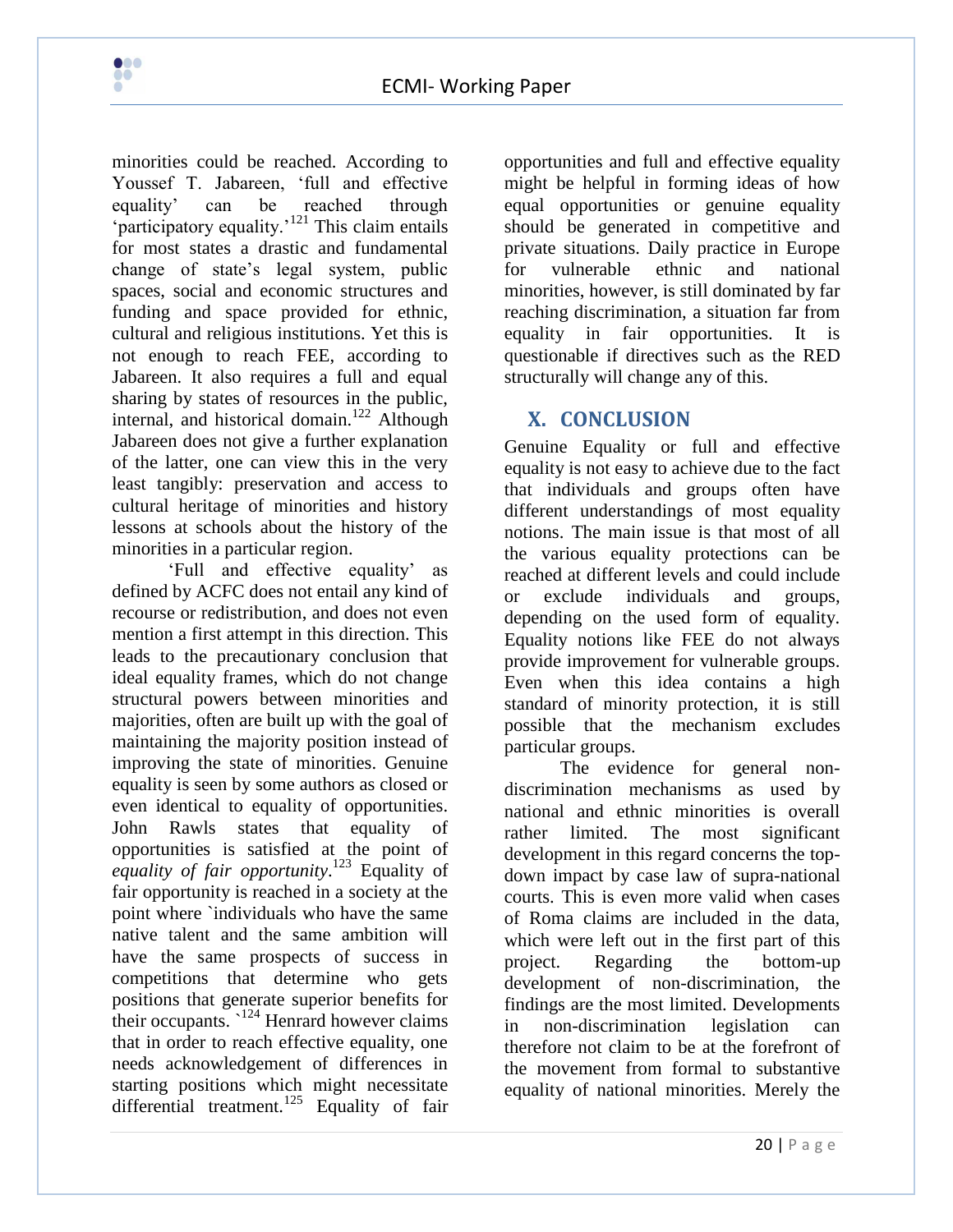link to the 'new minorities' of migrants and refugees and their respective protection mechanisms might be an avenue for national minorities to promote their cause, but one has to monitor whether that development will progress.

 $\bullet\bullet\bullet$ **DO** 

We saw that, ideally, special measures for minorities need to be of a permanent character to overcome the natural distance to the majority. The acceptance of this permanent character would create an application of the principle of substantive equality through special measures.

However, we conclude that positive action and special measures are still uncommon and certainly not for national minorities, but are a "derogation" within the non-discrimination principle.<sup>126</sup> Being aware of the fact that special measures and positive action often are only allowed when formal equality mechanisms are insufficient to guarantee full equality and optimal minority protection, we see that currently formal equality mechanisms are, despite improvements, still too weak to guarantee genuine equality for national minorities. Also, substantive equality mechanisms still don't seem strong enough to cover this gap and do not realize genuine equality. However, substantive equality seems, for the moment, the only way to overcome past and current mechanisms of discrimination. It could be dangerous in case the current attention to substantive equality shifts the attention away from the building of a strong(er) formal non-discrimination protection mechanism. This all feeds into the concluding realisation that, by guaranteeing Full and Effective Equality, formal equality still plays a major role while

positive action only comes into play when formal equality seems to be ineffective or insufficient. The lack of clarity on the differences between discriminatory policies and positive measures also do not help in this respect. Looking at the current situation, states are still not obliged by any convention or court judgement to implement positive action. More positive is that states are at least *allowed* to implement positive action (for example by the Race Equality Directive) and that it seems to become more and more common for states to also use positive measures. In some exceptional cases States could even be held responsible to treat persons differently whose situation is significantly different.<sup>127</sup> It remains to be seen whether the proliferation of new protected grounds will inspire the CJEU to tailor its level of scrutiny of positive action to racial or ethnic groups.<sup>128</sup> It also remains to be seen if the use of positive measures for certain group guarantees more equality between all groups, with the danger that states can give a preference to create positive measures only for more "inner circle" vulnerable groups such as elderly people, the disabled, and women, instead of ethnic and racial minorities.

This study makes clear that notions like equality and non-discrimination are subject to time periods and political ideas, which raises the question of what we mean by equality for minorities and how we expect substantive equality to change over the years. It is, however, clear that reaching substantive equality for national minorities, let alone genuine equality, will still take time.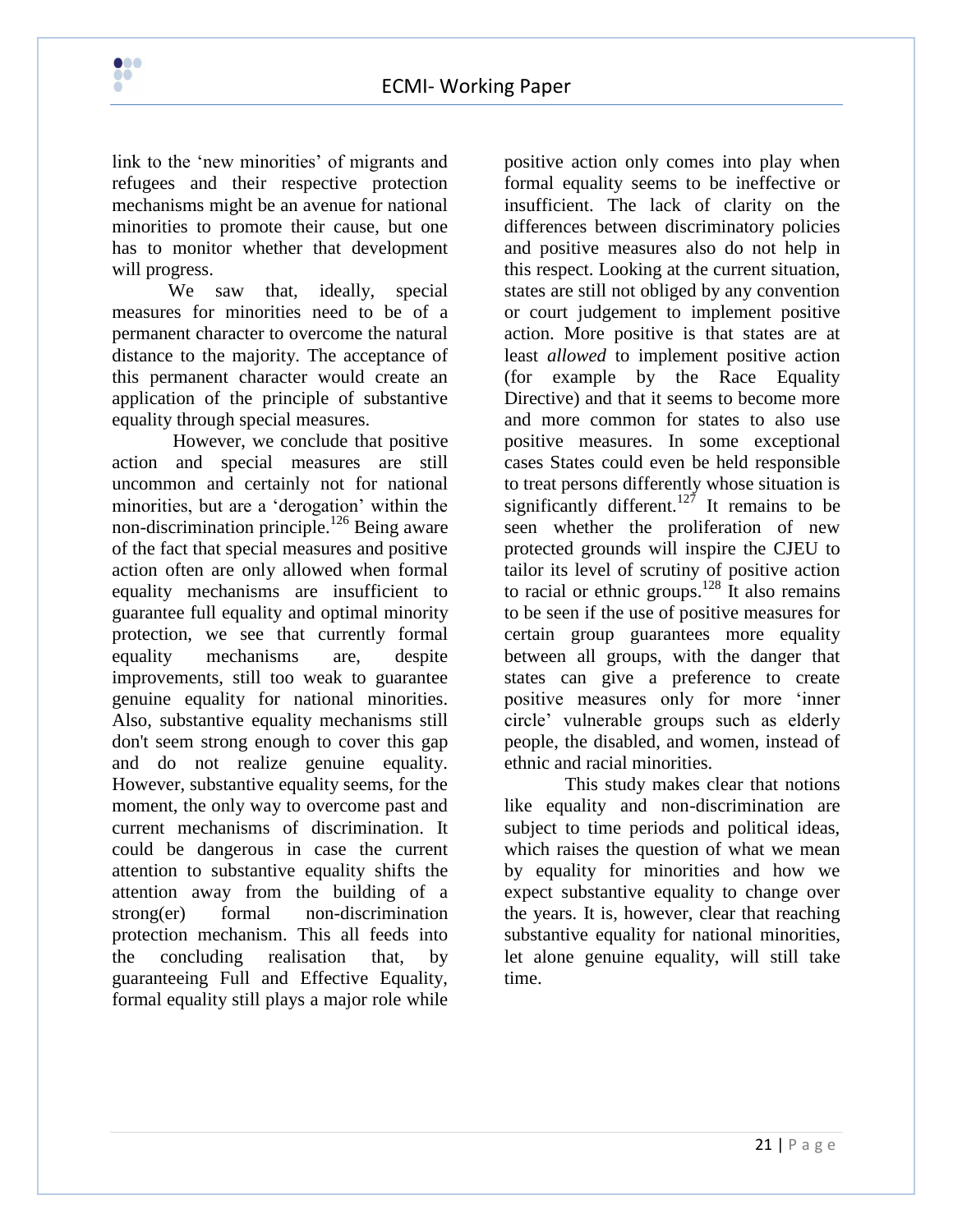

#### **Bibliography:**

Åkermark, Athanasia Spiliopoulou "Minority Women: International Protection and the Problem of Multiple Discrimination" in Lauri Hannikainen und Eeva Nykänen (eds.), New Trends in Discrimination Law - International Perspectives (Turku Law School, Turku, 1999), 85-120

Arneson, Richard, "Equality of Opportunity", The Stanford Encyclopaedia of Philosophy (Fall 2008 Edition), Edward N. Zalta (ed.), at < [http://plato.stanford.edu/archives/fall2008/entries/equal-opportunity/>](http://plato.stanford.edu/archives/fall2008/entries/equal-opportunity/), last accessed at 10 November 2013

Balen, van Barabra et al., Synthesis report Part II - Ethnic Minorities, Migrants and Employment (Network of socioeconomic experts in the non-discrimination field, Publications Office of the European Union, Luxembourg, 2010), at: [<http://ec.europa.eu/justice/discrimination/files/sen\\_synthesisreport2010partii\\_en.pdf>](http://ec.europa.eu/justice/discrimination/files/sen_synthesisreport2010partii_en.pdf) last accessed at 10 November 2013

Barnard, Catherine, "EC Employment Law", Oxford University Press, Oxford, 3rd edition, 2006), 334-335

Bell, Mark, Chopin, Isabelle and Palmer, Fiona, "Developing Anti-Discrimination Law in Europe. The 25 EU Member States compared" (European Network of Independent Experts in the non-discrimination field, Publications Office of the European Union, Luxembourg, 2008), at: <

[http://www.migpolgroup.org/public/docs/6.DevelopingAntiDiscinEurope\\_Comparativeanalysis\\_III\\_EN\\_07.07.pdf](http://www.migpolgroup.org/public/docs/6.DevelopingAntiDiscinEurope_Comparativeanalysis_III_EN_07.07.pdf) >, last accessed at 10 November 2013

Bloed, Arie, "The OSCE and the Issue of National Minorities", in Alan Phillips and Allan Rosas (eds.): Universal Minority Rights (Åbo Akademi University Institute for Human Rights and MRG International, Turku/ Åbo, 1995), 113-134

Brown, "Searching for the Aussie "Fair Go": A Survey of the Legal Landscape and Road to Reform of Australian Anti-Discrimination Law"

Capotorti, Francesco, "Are Minorities Entitled to Collective International Rights?" in: Yoram Dinstein (ed.), The Protection of Minorities and Human Rights (Kluwer Academic Publishers, Dordrecht, 1992)

Constitution of Kosovo, at: < http://www.assemblykosova.org/common/docs/Constitution1%20of%20the%20Republic%20of%20Kosovo.pdf> last accessed at 10 November 2013

Comparative Perspectives (Kluwer Law International, The Hague, 1999)

Council of Europe, Council Directive 2000/43/EC of 29 June 2000 implementing the principle of equal treatment between persons irrespective of racial or ethnic origin, OJ L180, 9/07/2000 < <http://eurlex.europa.eu/LexUriServ/LexUriServ.do?uri=CELEX:32000L0043:en:HTML> >, last accessed at 10 November 2013

Council of Europe, Council Directive 2000/78/EC of 27 November 2000 establishing a general framework for equal treatment in employment and occupation, OJL 303, 02/12/2000, [<http://eurlex.europa.eu/LexUriServ/LexUriServ.do?uri=CELEX:32000L0078:en:HTML>](http://eurlex.europa.eu/LexUriServ/LexUriServ.do?uri=CELEX:32000L0078:en:HTML), last accessed at 10 November 2013

Council of Europe, Protocol No. 12, to the Convention for the Protection of Human Rights and Fundamental Freedoms. ETS No.177, 2000.

Council of Europe, Framework for the Protection of National Minorities, CETS No. 157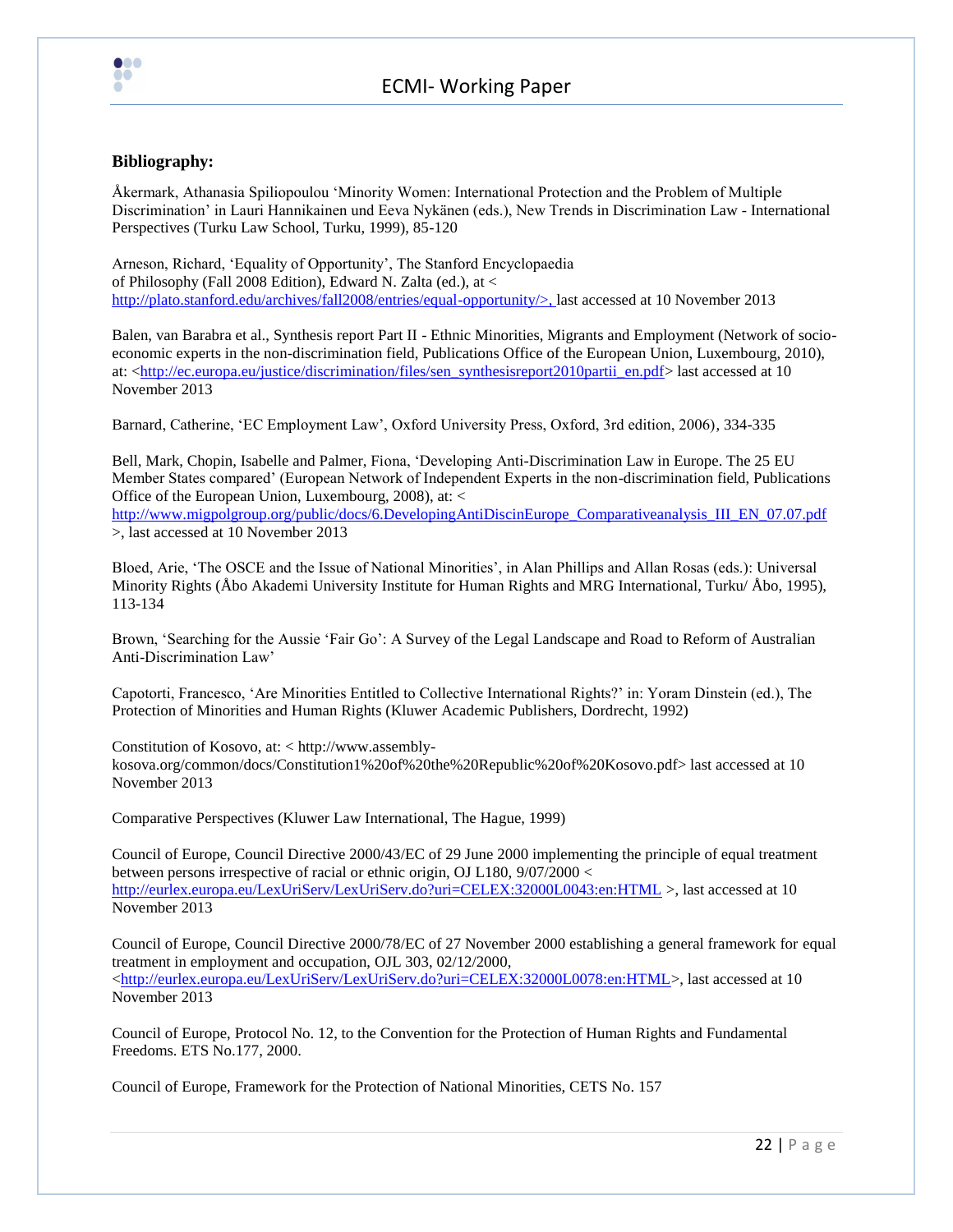

## ECMI- Working Paper

Council of Europe, Framework Convention for the Protection of National Minorities, Explanatory report, CETS No. 157

Council of Europe, Framework Convention for the Protection of National Minorities Advisory Committee, Thematic commentaries of the Advisory Committee, Commentary on Participation, ACFC/31DOC(2008)001, 2008, at:  $\langle$ http://www.coe.int/t/dghl/monitoring/minorities/3\_FCNMdocs/Thematic\_Intro\_en.asp>, last accessed at 10 November 2013

Council of Europe, Framework Convention for the Protection of National Minorities Advisory Committee, "Thematic commentaries of the advisory committee, Commentary on Participation", at:  $\langle$ http://www.coe.int/t/dghl/monitoring/minorities/3 FCNMdocs/Thematic Intro\_en.asp>, last accessed at 10 November 2013

Dummett, Ann "Implementing European Anti-Discrimination Law: A Critical Analysis", in Jan Niessen and Isabelle Chopin (eds.), The Development of Legal Instruments to Combat Racism in a Diverse Europe (Nijhoff, Leiden, 2004), 235-254.

ECJ, case C-391/09, Malgožata Runevič-Vardyn and Łukasz Paweł Wardyn v Vilniaus miesto savivaldybės administracija and Others, judgment of 12 May 2011.

ECtHR, Appl. No. 55707/00, Andrejeva v. Latvia, judgement of 18 February 2009

ECtHR, Appl. No. 74651/01, Citizens Radko & Paunkovski v. The Former Yugoslav Republic Of Macedonia, judgement of 15 January 2009

ECtHR, Appl. No. 27138/04, Ciubotaru v. Moldova, judgement of 27 April 2010

ECtHR, Appl. No. 57325/00, D.H. and others v. Czech Republic, judgment of 13 November 2007.

ECtHR, Appl. No. 1448/04, Hasan And Eylem Zengin v. Turkey, judgement of 9 October 2007

ECtHR, Appl. No. 15766/03, Orsus and others v. Croatia, judgment of 17 July 2008 and Grand Chamber judgment of 16 March 2010

ECtHR, Appl. No. 32526/05, Sampanis and others v. Greece, judgment of 5 June 2008.

ECtHR, Appl. No. 21924/05, Sinan Işik v. Turkey, judgement of 2 February 2010

ECtHR, Appl. No. 48321/99, Slivenko v. Latvia, judgement of 9 October 2003

EctHR, Appl. No. [34369/97,](http://hudoc.echr.coe.int/sites/eng/pages/search.aspx#{) Case of Thlimmenos v. Greece, judgment of 6 April 2000

ECtHR, Appl. Nos. 55762/00 and 55974/00, Timishev v. Russia, judgement of 13 December 2005,

ECtHR, Appl. No. 37586/04, Umo Ilinden and Ivanov v. Bulgaria (no. 2), judgement of 18 October 2011

European Commission (2008): Communication from the Commission to the European Parliament, the Council, the European Economic and Social Committee and the Committee of the Regions, 52008DC0420, Brussels, 02.07.2008, at: [< http://eur-lex.europa.eu/LexUriServ/LexUriServ.do?uri=CELEX:52008DC0420:EN:HTML>](http://eur-lex.europa.eu/LexUriServ/LexUriServ.do?uri=CELEX:52008DC0420:EN:HTML), last accessed at 10 November 2013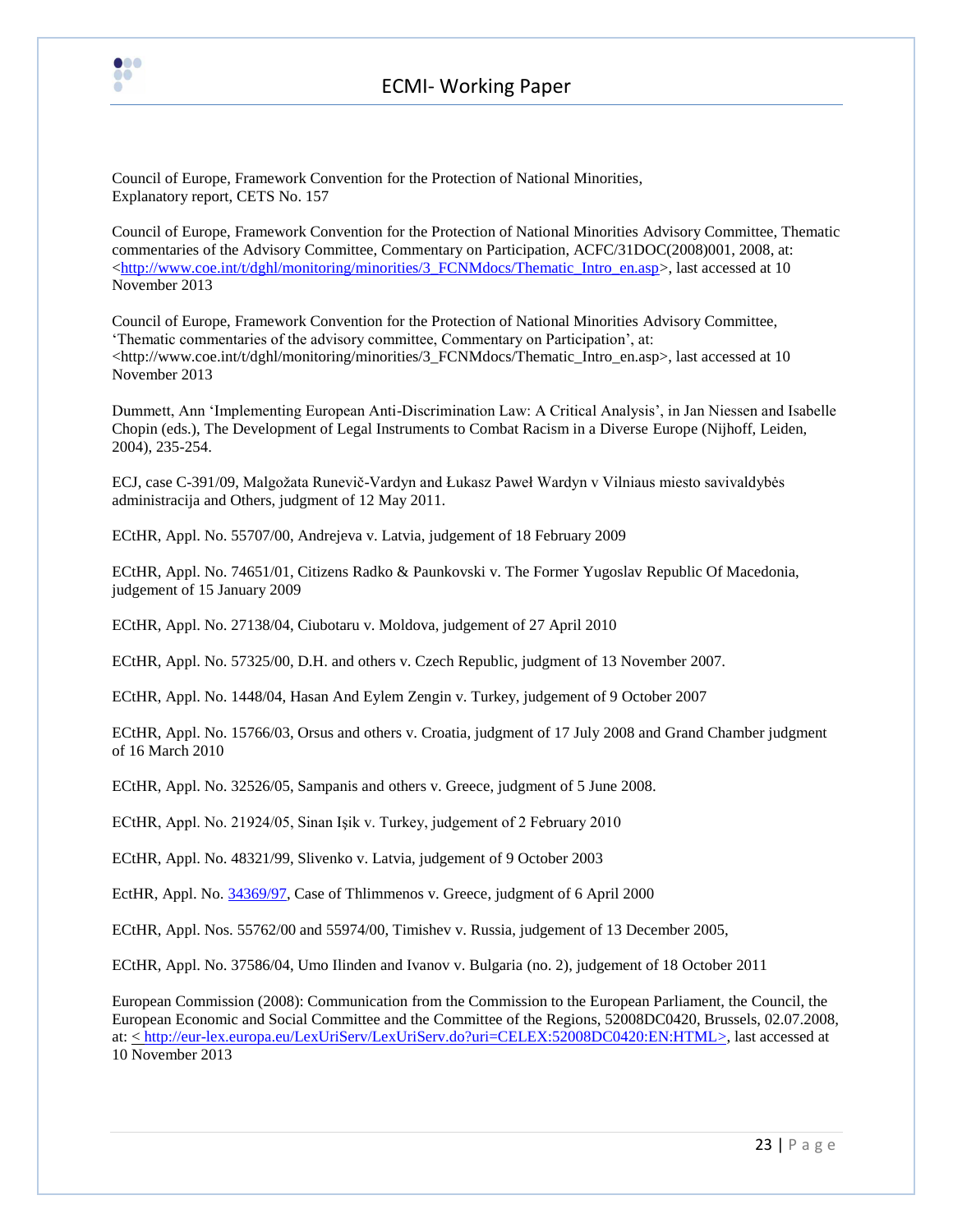

European Commission 2000 Race Directive, 2000/43/ EC, at: >http://eurlex.europa.eu/LexUriServ/LexUriServ.do?uri=OJ:L:2000:180:0022:0026:EN:PDF>, last accessed at 10 November 2011

[European Commission against Racism and Intolerance \(ECRI\),](http://www.coe.int/t/dghl/monitoring/ecri/default_en.asp) ECRI General Policy Recommendation No. 7, On national Legislation to Combat Racism and racial Discrimination, 13 December 2000

European Union Agency for Fundamental Rights, Respect for and protection of persons belonging to minorities 2008-2010 (Publications Office of the European Union, Luxembourg, 2001), at: [<http://fra.europa.eu/fraWebsite/attachments/FRA-Report-Respect-protection-minorities-2011\\_EN.pdf>](http://fra.europa.eu/fraWebsite/attachments/FRA-Report-Respect-protection-minorities-2011_EN.pdf), last accessed at 10 November 2013

European Union, Charter of Fundamental Rights of the European Union (2000/C 364/01)

000 ŌŌ

Farkas, Lilla, "How to Present a Discrimination Claim, Handbook on seeking remedies under the new EU Nondiscrimination Directives (Network of Legal Experts in the non-discrimination field, Publications Office of the European Union, Luxembourg, 2011), at:

[<http://ec.europa.eu/justice/discrimination/files/present\\_a\\_discrimination\\_claim\\_handbook\\_en.pdf>](http://ec.europa.eu/justice/discrimination/files/present_a_discrimination_claim_handbook_en.pdf), last accessed at 10 November 2013

Fundamental Rights Agency, 2010, EU-MIDIS 05 European Minorities and discrimination Surveys, Multiple Discrimination

Gosepath, Stefan, "Equality", The Stanford Encyclopaedia of Philosophy (Spring 2011 Edition), Edward N. Zalta (ed.), at: [<http://plato.stanford.edu/archives/spr2011/entries/equality/ chap. 1>](http://plato.stanford.edu/archives/spr2011/entries/equality/%20chap.%201), last accessed at 10 November 2013

Grgic, Andrea "Recognizing Formal and Substantive Equality in the Orsus Case", 9 European Yearbook of Minority Issues (2010), 307-344, at 329-335.

Hannum, Hurst "The Concept and Definition of Minorities", in Marc Weller (ed.), Universal Minority Rights (Oxford University Press, New York, 2007)

Henrard, Kristin, "Non-Discrimination and Full and Effective Equality", in Marc Weller (ed.), Universal Minority Rights. A Commentary on the Jurisprudence of International Courts and Treaty Bodies (Oxford University Press, Oxford, 2007), 75-148

Henrard, Kristin, "Equality Considerations and their Relation to Minority Protection, Constitutional Law, and Federalism", in Alan G. Tarr, Robert F. Williams and Josef Marko (eds.), Federalism, Subnational Constitutions, and Minority Rights (Praeger Publishers, Westport, 2004), 25-39

Interrights, Non-Discrimination in International Law. A Handbook for Practitioners, (The International Centre for the Legal Protection of Human Rights, London, 2011), at: [<http://www.interights.org/files/174/Non-](http://www.interights.org/files/174/Non-Discrimination%20in%20International%20Law%20A%20Handbook%20for%20Practitioners%202011%20Edition.pdf)[Discrimination%20in%20International%20Law%20A%20Handbook%20for%20Practitioners%202011%20Edition.](http://www.interights.org/files/174/Non-Discrimination%20in%20International%20Law%20A%20Handbook%20for%20Practitioners%202011%20Edition.pdf) [pdf>](http://www.interights.org/files/174/Non-Discrimination%20in%20International%20Law%20A%20Handbook%20for%20Practitioners%202011%20Edition.pdf), last accessed at 10 November 2013

Jarabeen, Youssef T, "Towards Participatory Equality: Protecting Minority Rights under International Law, (Isr. L. Rev. vol.41 No 3, 2008,) pp. 635-676.

Kristin Henrard, Equal Rights versus Special Rights? Minority Protection and the Prohibition of Discrimination. (Thematic report, Office for official Publications of the European Communities, Luxembourg, 2007), at: [<http://ec.europa.eu/social/BlobServlet?docId=1684&langId=en>](http://ec.europa.eu/social/BlobServlet?docId=1684&langId=en), last accessed at 10 November 2013

Kochenov, Dimitry, "Citizenship without Respect: The EU's Troubled Equality Ideal"", Jean Monnet Working Paper (NYU Law School) No. 08/10, (March 23, 2011)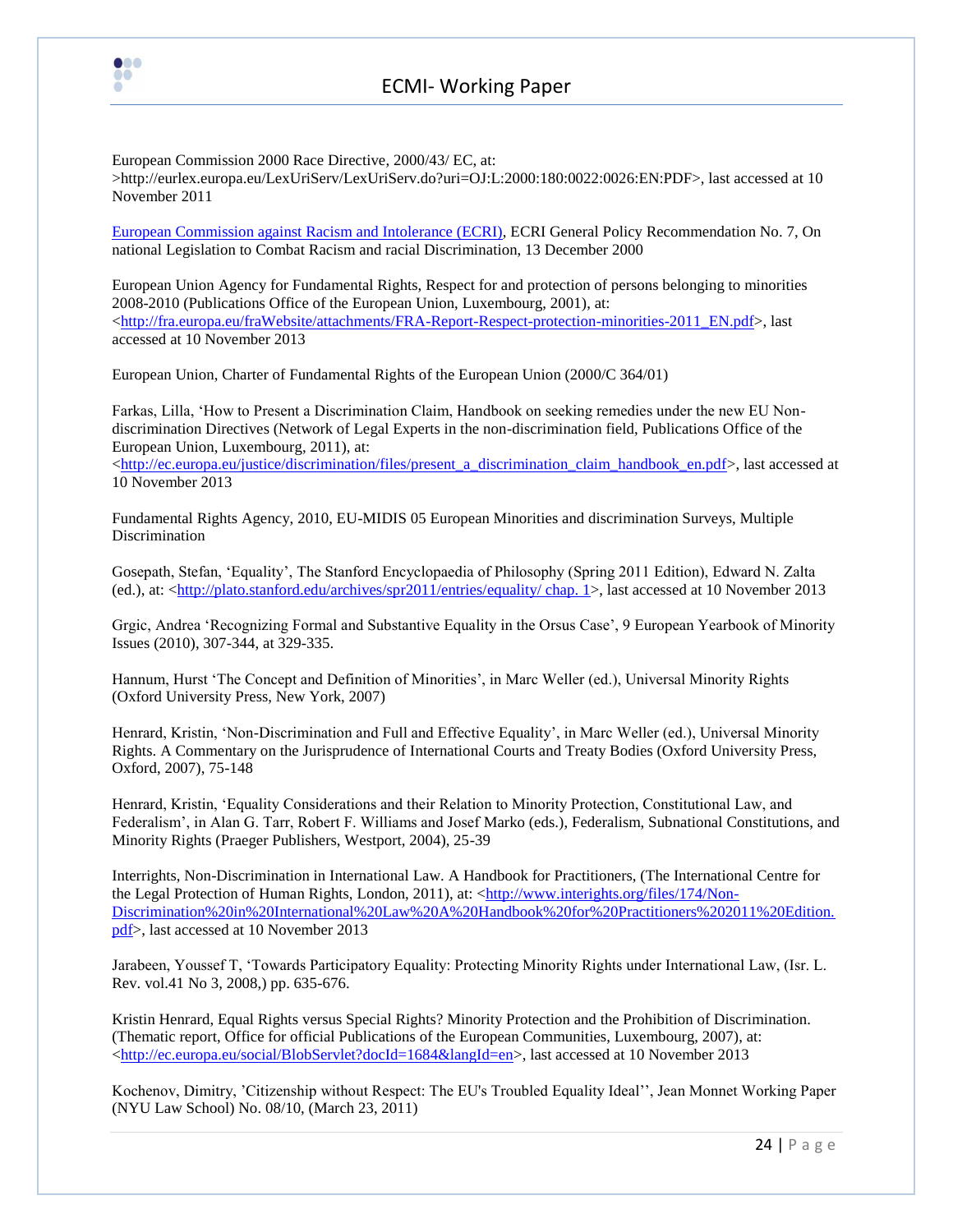

## ECMI- Working Paper

Kosovo Law No. 03/L-047 on the Protection and Promotion of the Rights of Communities and Their Members in Kosovo [Serbia], No. 03/L-047, 13 March 2008, at: <http://www.unhcr.org/refworld/docid/4ae96cdc2.html>, last accessed at 10 November 2013

Makkonen, Timo, " Equal in Law, Unequal in Fact, Racial and ethnic discrimination in the legal and the legal response thereto in Europe, (Helsinki University printing house, Helsinki, 2010)

McCrudden, Christopher,"The New Concept of Equality. Fight against Discrimination: The Race and Framework Employment Directives (Academy of European Law, Trier, 2003)

McInerney, Siobhan "Equal Treatment between Persons irrespective of Racial or Ethnic Origin: a Comment", 25(3) European Law Review (2000), 317-323

O" Cinneide, Colm, "The evolution and impact of Case-Law of the court of justice of the European Union on Directive 2000/43/EC and 2000/78/EC", (Luxembourg,: Office for official publications of the European Union, 2012), 02-2013, at:[<http://www.migpolgroup.com/publications\\_detail.php?id=371>](http://www.migpolgroup.com/publications_detail.php?id=371), last accessed at 10 November 2013

O"Connell, Rory,"Substantive Equality in the European court of human Rights?", 107 (129) Michigan Law Review. First Impressions (2009), 129-133

Pentassuglia, Gaetano, Minority Groups and Judicial Discourse in International Law. A Comparative Perspective (Nijhoff, Leiden, 2009)

Rawls 1999, section 12, and Rawls 2001, section 13, op. cit. in Richard Arneson, "Equality of Opportunity", The Stanford Encyclopedia of Philosophy (Fall 2008 Edition), Edward N. Zalta (ed.),  $\langle$ http://plato.stanford.edu/archives/fall2008/entries/equal-opportunity/>, last accessed at 10 November 2013

Tavani, Claudia, "The Protection of the Cultural Identity of Minorities in International Law: Individual versus Collective Rights", 9 European Yearbook of Minority Issues, (2010), 53-87

De Vos, European Commission, Beyond Formal Equality, Positive Action under Directive 2000/43/EC and 2000/78/EC, Luxembourg, 2007, at < http://ec.europa.eu/social/BlobServlet?docId=1679&langId=en.>, last accessed at 10 November 2013

Weber, Max,"Die "Objektivität" sozialwissenschaftlicher und sozialpolitischer Erkenntnis" in id., Gesammelte Aufsätze zur Wissenschaftslehre (Johannes Winckelmann, Tübingen, 7th edition, 1988), 146-214

Wentholt, Klaartie, 'Formal and Substantive Equal Treatment: the Limitations and the Potential of the Legal Concept of Equality", in Titia Loenen and Peter Rodrigues (eds.) Non-Discrimination Law.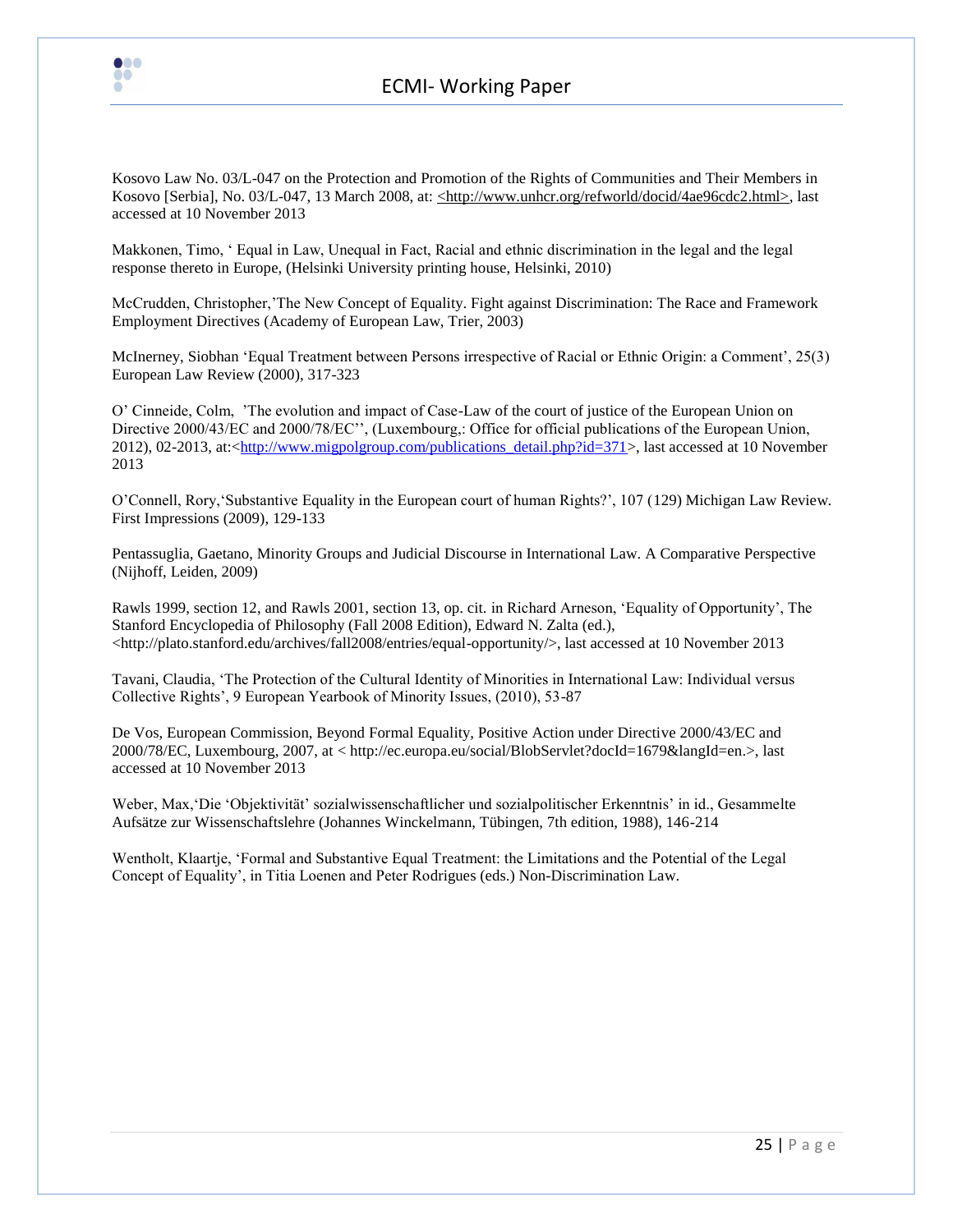

## ECMI- Working Paper

#### **Notes**

 $\overline{\phantom{a}}$ 

<sup>1</sup> European Commission (2008): Communication from the Commission to the European Parliament, the Council, the European Economic and Social Committee and the Committee of the Regions, 52008DC0420, Brussels, 02.07.2008, at: [< http://eur-lex.europa.eu/LexUriServ/LexUriServ.do?uri=CELEX:52008DC0420:EN:HTML>](http://eur-lex.europa.eu/LexUriServ/LexUriServ.do?uri=CELEX:52008DC0420:EN:HTML), *op.cit.* note 1, para. 3.1.

 $\bar{2}$ 2000 Race Directive, 2000/43/ EC, at:

>http://eurlex.europa.eu/LexUriServ/LexUriServ.do?uri=OJ:L:2000:180:0022:0026:EN:PDF>

<sup>3</sup> The outcome of the Fundamental Rights Agency, EU-Midis in general and especially the outcome of the last EU-MIDI about 'Multiple Discrimination' shows that 'the majority population in EU Member States felt discriminated against less often across a range of grounds than ethnic minority and immigrant persons.' Fundamental Rights Agency, 2010, *EU-MIDIS 05 European Minorities and discrimination Surveys, Multiple Discrimination*, 4. <sup>4</sup> European Commission (2008)

<sup>5</sup> De Vos, European Commission, *Beyond Formal Equality, Positive Action under Directive 2000/43/EC and 2000/78/EC,* Luxembourg, 2007, at [<http://ec.europa.eu/social/BlobServlet?docId=1679&langId=e,](http://ec.europa.eu/social/BlobServlet?docId=1679&langId=e)  $5.$ 

<sup>6</sup> Gosepath, Stefan, 'Equality', The Stanford Encyclopaedia of Philosophy (Spring 2011 Edition), Edward N. Zalta (ed.), at: <http://plato.stanford.edu/archives/spr2011/entries/equality/ chap. 1>.

7 *Ibid.*

<sup>8</sup> Christopher McCrudden, *The New Concept of Equality. Fight against Discrimination: The Race and Framework Employment Directives* (Academy of European Law, Trier, 2003)*,* 11.

<sup>9</sup> McCrudden, *op.cit.* note 4, 17.

<sup>10</sup> *Ibid.*, 11.

<sup>11</sup> De Vos, *op.cit.* note 38, 10-11, 14.

<sup>12</sup> Catherine Barnard, *EC Employment Law* (Oxford University Press, Oxford, 3rd edition, 2006), 334-335; Klaartje Wentholt, 'Formal and Substantive Equal Treatment: the Limitations and the Potential of the Legal Concept of Equality', in Titia Loenen and Peter Rodrigues (eds.) *Non-Discrimination Law: Comparative Perspectives* (Kluwer Law International, The Hague, 1999), 53-64, at 56-58, quoted from De Vos, *op.cit.* note 38, 10.

<sup>13</sup> McCrudden, *op.cit.* note 4*,* 1-24, 15 and De Vos, *op.cit.* note 38, 10.

<sup>14</sup> *Ibid.*, 31.

<sup>15</sup> *asymmetrical equality* and *equality of results* or *outcome* are all equality notions that refer to a different aspect of equality, substantive equality refers to the content of equality, asymmetrical equality to its scope and the latter: equality of results to its outcome, two other equality notions are equality of recourses and equality of capabilities. <sup>16</sup> McCrudden, *op.cit.* note 4, 1-24, 17-18.

<sup>17</sup> De Vos, *op.cit.* note 38, 10-11, 13.

<sup>18</sup> *Ibid.*, 10-11.

 $19$  To get a good overview of the differences between 'positive action' 'special measures' 'affirmative action' we recommend Henrard, *op. cit.* note 3, 77.

<sup>20</sup> Arneson, Richard, 'Equality of Opportunity', The Stanford Encyclopaedia of Philosophy (Fall 2008 Edition), Edward N. Zalta (ed.), URL = [http://plato.stanford.edu/archives/fall2008/entries/equal-opportunity/,](http://plato.stanford.edu/archives/fall2008/entries/equal-opportunity/) chap.1

<sup>21</sup> *Ibid*, chap.2

<sup>22</sup> *Ibid.,* chap.1

<sup>23</sup> *Ibid.,* chap.1

<sup>24</sup> *Ibid.,* chap.1

<sup>25</sup> Tove H. Malloy, 'Conceptualizing Democratic Diversity Management for Multicultural Societies: Theories of Society and Law', EYMI, Vol.6, 291-292

, 269

<sup>26</sup> Kristin Henrard, 'Non-Discrimination and Full and Effective Equality', in Marc Weller (ed.), *Universal Minority Rights. A Commentary on the Jurisprudence of International Courts and Treaty Bodies* (Oxford University Press, Oxford, 2007), 75-148, at 87

 $2^7$  Philips, op cit. note 39, 13 in Malloy, 269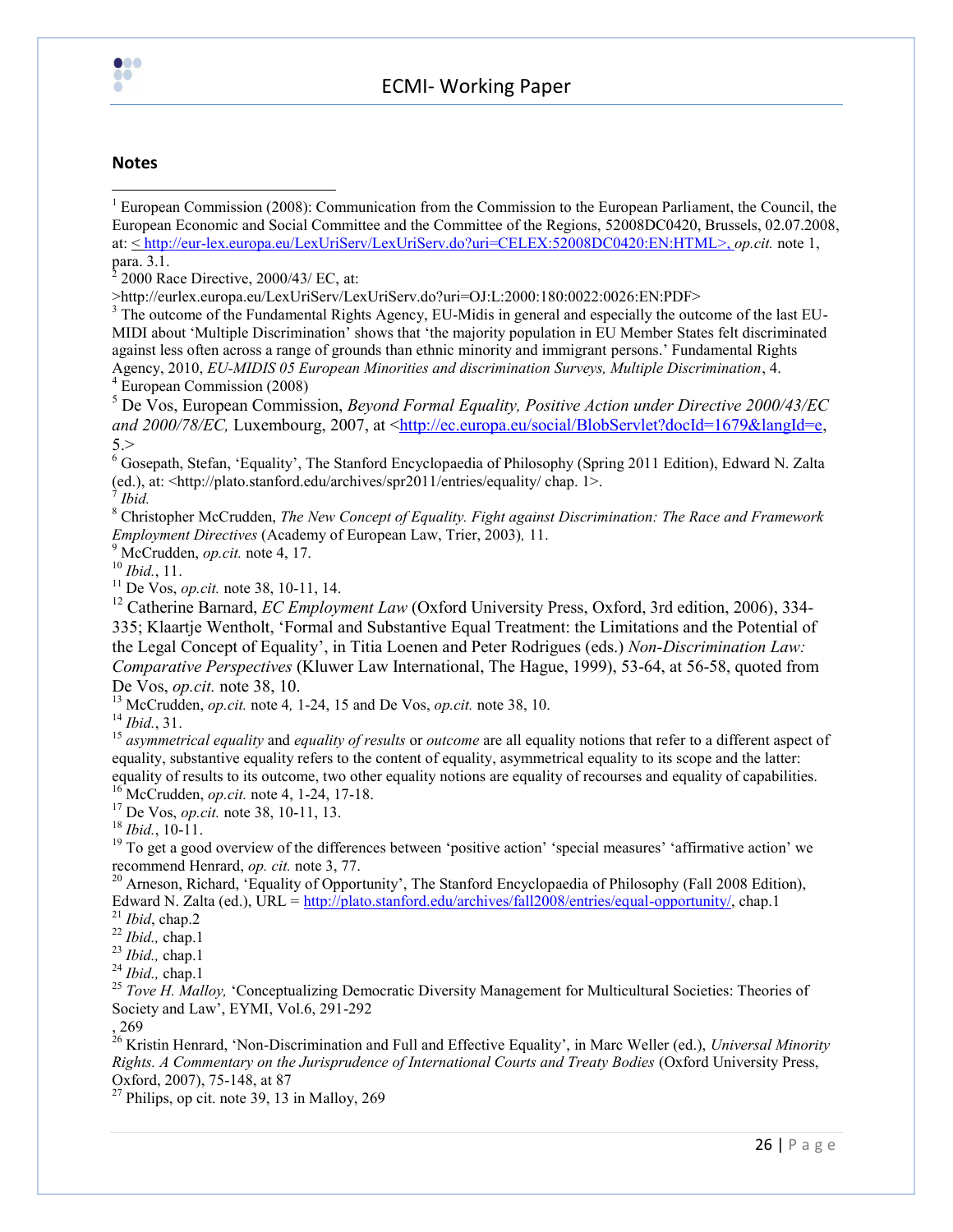

#### $\overline{\phantom{a}}$  $28$  Henrard, 76

<sup>29</sup> *Ibid*; Ann Dummett, 'Implementing European Anti-Discrimination Law: A Critical Analysis', in Jan Niessen and Isabelle Chopin (eds.), *The Development of Legal Instruments to Combat Racism in a Diverse Europe* (Nijhoff, Leiden, 2004), 235-254, at 239.

<sup>30</sup> McCrudden, *op. cit.*, 11.

<sup>31</sup> Lilla Farkas, *How to Present a Discrimination Claim, Handbook on seeking remedies under the new EU Nondiscrimination Directives* (Network of Legal Experts in the non-discrimination field, Publications Office of the European Union, Luxembourg, 2011), at:

<http://ec.europa.eu/justice/discrimination/files/present\_a\_discrimination\_claim\_handbook\_en.pdf>, 32. <sup>32</sup> McCrudden, *op.cit.* note 4,11 ff.; Kristin Henrard, 'Equality Considerations and their Relation to Minority Protection, Constitutional Law, and Federalism', in Alan G. Tarr, Robert F. Williams and Josef Marko (eds.), *Federalism, Subnational Constitutions, and Minority Rights* (Praeger Publishers, Westport, 2004), 25-39, at 29. <sup>33</sup> McCrudden, *op.cit.* note 4, 11.

<sup>34</sup> Francesco Capotorti**,** 'Are Minorities Entitled to Collective International Rights?' in: Yoram Dinstein (ed.), *The Protection of Minorities and Human Rights (*Kluwer Academic Publishers, Dordrecht, 1992), 505-512, at 508.

<sup>35</sup> Henrard, *op.cit.* note 3, 77; Hurst Hannum, 'The Concept and Definition of Minorities', in Marc Weller (ed.), *Universal Minority Rights* (Oxford University Press, New York, 2007) 49-74, at 73.

<sup>36</sup> Examples and more details will be given in the following paragraphs.

 $37$  Also, if one considers the approach that non-discrimination is one of the two pillars of minority protection (with identity preservation as the second) then the lines between these two pillars become blurred. Cf. Capotorti, *op.cit.* note 8*,* 508. Also, see below for more details.

<sup>38</sup> *Ibid.,* 508.

<sup>39</sup> See alone the eight cases on non-discrimination regarding national minorities at the ECtHR in the last ten years, cf. endnote 51.

<sup>40</sup> Gaetano Pentassuglia, *Minority Groups and Judicial Discourse in International Law. A Comparative Perspective*  (Nijhoff, Leiden, 2009), 11; Kristin Henrard, *Equal Rights versus Special Rights? Minority Protection and the Prohibition of Discrimination.* (Thematic report, Office for official Publications of the European Communities, Luxembourg, 2007), at: [<http://ec.europa.eu/social/BlobServlet?docId=1684&langId=en>](http://ec.europa.eu/social/BlobServlet?docId=1684&langId=en), 17.

<sup>41</sup> European Union Agency for Fundamental Rights, *Respect for and protection of persons belonging to minorities 2008-2010* (Publications Office of the European Union, Luxembourg, 2001), at:

<http://fra.europa.eu/fraWebsite/attachments/FRA-Report-Respect-protection-minorities-2011\_EN.pdf>, 18; Claudia Tavani, 'The Protection of the Cultural Identity of Minorities in International Law: Individual versus Collective Rights', 9 *European Yearbook of Minority Issues*, (2010), 53-87 at 58; INTERRIGHTS, *Non-Discrimination in International Law. A Handbook for Practitioners,* (The International Centre for the Legal Protection of Human Rights, London, 2011), at: [<http://www.interights.org/files/174/Non-](http://www.interights.org/files/174/Non-Discrimination%20in%20International%20Law%20A%20Handbook%20for%20Practitioners%202011%20Edition.pdf)

[Discrimination%20in%20International%20Law%20A%20Handbook%20for%20Practitioners%202011%20Edition.](http://www.interights.org/files/174/Non-Discrimination%20in%20International%20Law%20A%20Handbook%20for%20Practitioners%202011%20Edition.pdf)  $pdf$ , 153.

 $42$  We will use the concept of an ideal type in Weber's sense. For details see Max Weber, 'Die 'Objektivität' sozialwissenschaftlicher und sozialpolitischer Erkenntnis' in *id*., *Gesammelte Aufsätze zur Wissenschaftslehre*  (Johannes Winckelmann, Tübingen, 7th edition, 1988), 146-214, at 146ff.

<sup>43</sup> Henrard, *op.cit.* note 3, 77.

<sup>44</sup> Multiple discrimination can be either 'discrimination which is simultaneously based on several prohibited grounds' or 'discrimination in relation to several different rights' or 'discrimination as the result of actions by several different agents', Athanasia Spiliopoulou Åkermark, 'Minority Women: International Protection and the Problem of Multiple Discrimination' in Lauri Hannikainen und Eeva Nykänen (eds.), *New Trends in Discrimination Law - International Perspectives* (Turku Law School, Turku, 1999), 85-120, at 16f. and 105.

<sup>45</sup> Henrard, *op.cit.* note 12, 18.

<sup>46</sup> Farkas, *op.cit.* note 5, 34.

<sup>47</sup> ECRI, ECRI General Policy Recommendation No. 7, On national Legislation to Combat Racism and racial Discrimination, 13 December 2002.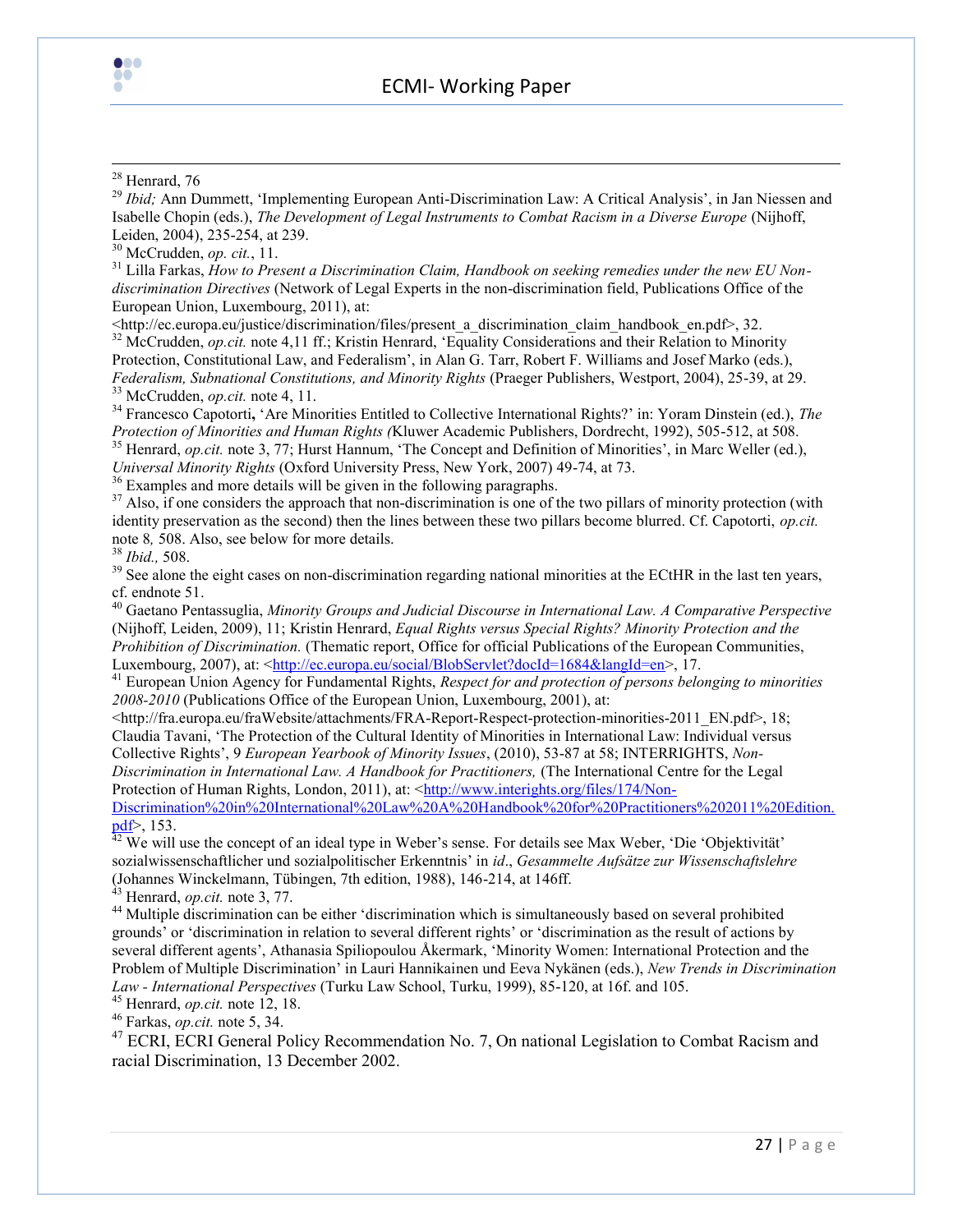



<sup>49</sup> Henrard, *op.cit.* note 12*,* 23 and 63; *id. op.cit.* note 3, 81.

 $50$  Obviously this is particularly relevant in EU primary law, since the origin of their non-discrimination legislation is rooted in the functional approach of supporting and facilitating the economic aspects of the Union and the proposed advantages from it. McCrudden, *op.cit.* note 4, 4f.; Åkermark, *op.cit.* note 16*,* 97.

<sup>51</sup> Anna Brown, 'Searching for the Aussie 'Fair Go': A Survey of the Legal Landscape and Road to Reform of Australian Anti-Discrimination Law', 8 *The Equal Rights Review* (2012), 11-31, at 22f.; Henrard, *op.cit.* note 12, 28, 38 and 65.

<sup>52</sup> According to the given framing of our research task, cases on Roma were left out. The said eight cases are ECtHR, Appl. No. 37586/04, *Umo Ilinden and Ivanov v. Bulgaria* (no. 2), judgement of 18 October 2011, para. 113, 116, 127f; ECtHR, Appl. No. 27138/04, *Ciubotaru v. Moldova***,** judgement of 27 April 2010, para. 49-51, 59f.; ECtHR, Appl. No. 21924/05, *Sinan Işik v. Turkey*, judgement of 2 February 2010, para. 41-45, 49, 51-52, 57; ECtHR, Appl. No. 55707/00, *Andrejeva v. Latvia*, judgement of 18 February 2009, para. 74, 88, 90f; ECtHR, Appl. No. 74651/01, *Citizens Radko & Paunkovski v. The Former Yugoslav Republic Of Macedonia*, judgement of 15 January 2009, para. 70, 72, 75f., 79f.; ECtHR, Appl. No. 1448/04, *Hasan And Eylem Zengin v. Turkey***,** judgement of 9 October 2007, para. 29, 49, 69, 75, 79, 84; ECtHR, Appl. Nos. 55762/00 and 55974/00, *Timishev v. Russia,* judgement of 13 December 2005, para. 49-59, 64, 66; ECtHR, Appl. No. 48321/99, *Slivenko v. Latvia,* judgement of 9 October 2003, para. 96, 105, 109, 114, 122f., 125, 127-129.

<sup>53</sup> See for example ECtHR, Appl. No. 57325/00, *D.H. and others v. Czech Republic*, 13 November 2007. <sup>54</sup> *Ibid.* 

<sup>55</sup> Henrard, *op.cit.* note 3*,* 81.

<sup>56</sup> Mark Bell, Isabelle Chopin and Fiona Palmer, *Developing Anti-Discrimination Law in Europe. The 25 EU Member States compared* (European Network of Independent Experts in the non-discrimination field, Publications Office of the European Union, Luxembourg, 2008), at:

 $\leq$ http://www.migpolgroup.org/public/docs/6.DevelopingAntiDiscinEurope\_Comparativeanalysis\_III\_EN\_07.07.pdf  $> 6.$ 

 $57$  Consequently, it is the national courts that have to be checked on cases regarding the Equality Directives's. In the reviews on the implementation, effectiveness and efficiency of the Equality Directives in the EU member states, no particular focus on national minorities could be found. Therefore, specific details on the usefulness of the Directives as a non-discrimination mechanism for national minorities are still missing.

<sup>58</sup> ECJ, case C-391/09, *Malgožata Runevič-Vardyn and Łukasz Paweł Wardyn v Vilniaus miesto savivaldybės administracija and Others*, judgment of 12 May 2011.

<sup>59</sup> *Ibid*.

 $\overline{\phantom{a}}$ 

000 ŌŌ

<sup>60</sup> Colm O' Cinneide, ''The evolution and impact of Case-Law of the court of justice of the European Union on Directive 2000/43/EC and 2000/78/EC'', (Luxembourg,: Office for official publications of the European Union, 2012), 02-2013, at:  $\langle \text{http://www.migpolgroup.com/publications\ detail.php?id=371} \rangle$  p. 55

<sup>61</sup> Barbara van Balen et al., *Synthesis report Part II - Ethnic Minorities, Migrants and Employment* (Network of socio-economic experts in the non-discrimination field, Publications Office of the European Union, Luxembourg, 2010), at: <http://ec.europa.eu/justice/discrimination/files/sen\_synthesisreport2010partii\_en.pdf>, 13.

<sup>62</sup> Arie Bloed, 'The OSCE and the Issue of National Minorities', in Alan Phillips and Allan Rosas (eds.): *Universal Minority Rights* (Åbo Akademi University Institute for Human Rights and MRG International, Turku/ Åbo, 1995), 113-134, at 112f.

<sup>63</sup> van Balen, *op.cit.* note 34, 30.

<sup>64</sup> Although cases on Roma were deliberately not covered by the first part of the research task, part two of this research shows, however, that several anti-discrimination actions were brought by Roma.

<sup>65</sup> Malloy, 297-298

 $66$  Ibid,

<sup>67</sup> *ibid,*

<sup>68</sup> *Ibid,* 285-286.

<sup>69</sup> *Ibid,*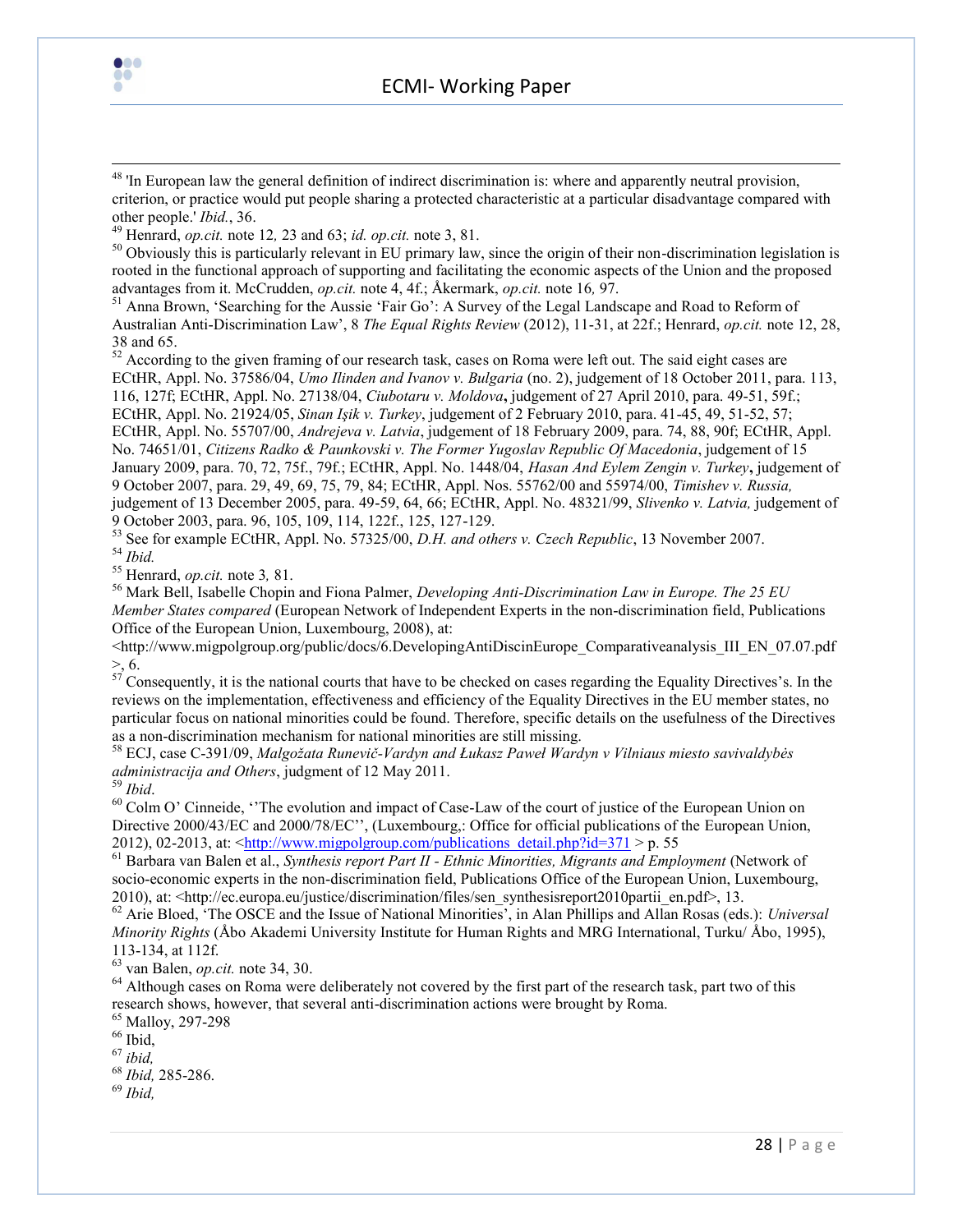

## ECMI- Working Paper

 $71$  Henrard, 123

 $72$  Many authors do not take these different definitions so strictly, which means that there are a lot of exceptions on the given rule.

<sup>73</sup> De Vos, *op.cit.* note 38, 28 and 31.

 $74$  Henrard, 130

<sup>75</sup> Henrard, *op.cit.* note 3, 77 and 129.

<sup>76</sup> Framework

for the Protection of National Minorities, Council of Europe, CETS No. 157, Article 4.1 <sup>77</sup> Charter of Fundamental Rights of the European Union (2000/C 364/01)

<sup>78</sup> FCNM, CETS 157, Article 4.3

<sup>79</sup> FCNM, *Explanatory report*, CETS No. 157, para. 39 and 41.

<sup>80</sup> FCNM, *Explanatory report*, CETS No. 157, para. 41.

<sup>81</sup> FCNM, CETS 157, Article 4.2

<sup>82</sup> Council Directive 2000/43, Article 5 and Council Directive 2000/78, Article 7.

<sup>83</sup> It is however important to mention that most recent gender related case law, followed from the new gender directive, describes positive action as a 'narrowly constructed exception to formal equality, notwithstanding the identical textual references to full equality in practise.' Also it is important to mention that under Article 141(1) of the new Race Directives, positive measures are very restricted by the limited scope of employment. De Vos, *op.cit.* note 38, 28.

84 Siobhan McInerney, 'Equal Treatment between Persons irrespective of Racial or Ethnic Origin: a Comment',

25(3) European Law Review (2000), 317-323, at 320, quoted from: De Vos, *op.cit.* note 38, and *ibid.*, 28.

<sup>85</sup> European Commission (2008), *op.cit.* note 1, para.2.1 and De Vos, *op.cit.* note 38, 30.

<sup>86</sup> Stefan Gosepath, 'Equality', *The Stanford Encyclopedia of Philosophy* (Spring 2011 Edition), Edward N. Zalta (ed.), at: <<http://plato.stanford.edu/archives/spr2011/entries/equality> >, chapter 1

<sup>87</sup> *Ibid.*, chap 1

<sup>88</sup> See for example: FCNM, CETS 157, Article 5

<sup>89</sup> Protocol No. 12 to the Convention for the Protection of Human Rights and Fundamental Freedoms. ETS No.177, 2000.

<sup>90</sup> FCNM Advisory Committee, *Thematic commentaries of the Advisory Committee, Commentary on Participation*, ACFC/31DOC(2008)001, 2008, at:

<http://www.coe.int/t/dghl/monitoring/minorities/3\_FCNMdocs/Thematic\_Intro\_en.asp>.

<sup>91</sup> The formal equality aspects of this FEE notion could be distinguished as follows: The right to equal protection of the law, the right to be protected against all forms of discrimination based on ethnic origin and other grounds.

Substantive aspects of this FEE notion could be distinguished as follows: special measures in order to overcome past of structural inequalities. And the last aspect of this FEE notion: The assurance that persons belonging both to national minorities and to the majority have equal opportunities in various fields. FCNM Advisory Committee, 'Thematic commentaries of the advisory committee, Commentary on Participation', at:

http://www.coe.int/t/dghl/monitoring/minorities/3\_FCNMdocs/Thematic\_Intro\_en.asp, para.14. <sup>92</sup> *Malloy*

93 FCNM, Explanatory report, CETS No. 157, para. 40.

<sup>94</sup> Constitution of Kosovo, at: [<https://www.rks-gov.net/en-US/Republika/Pages/Kushtetuta.aspx>](https://www.rks-gov.net/en-US/Republika/Pages/Kushtetuta.aspx) and Law No. 03/L-047 on the Protection and Promotion of the Rights of Communities and Their Members in Kosovo [Serbia], No. 03/L-047, 13 March 2008, at: <http://www.unhcr.org/refworld/docid/4ae96cdc2.html>

<sup>95</sup> Youssef T. Jarabeen, *Towards Participatory Equality: Protecting Minority Rights under International Law,* (Isr. L. Rev. vol.41 No 3, 2008,) pp. 635-676.

<sup>96</sup> European Commission (2008), *op.cit.* note 1.

<sup>97</sup> *Ibid.,* Para. 3.1

<sup>98</sup> *Ibid.*

<sup>99</sup> Henrard, *op.cit.* note 3, 75.

<sup>100</sup> *Ibid.*, 75-76.

<sup>101</sup> *Ibid.*, 76.

 $\overline{\phantom{a}}$ <sup>70</sup> *Ibid,*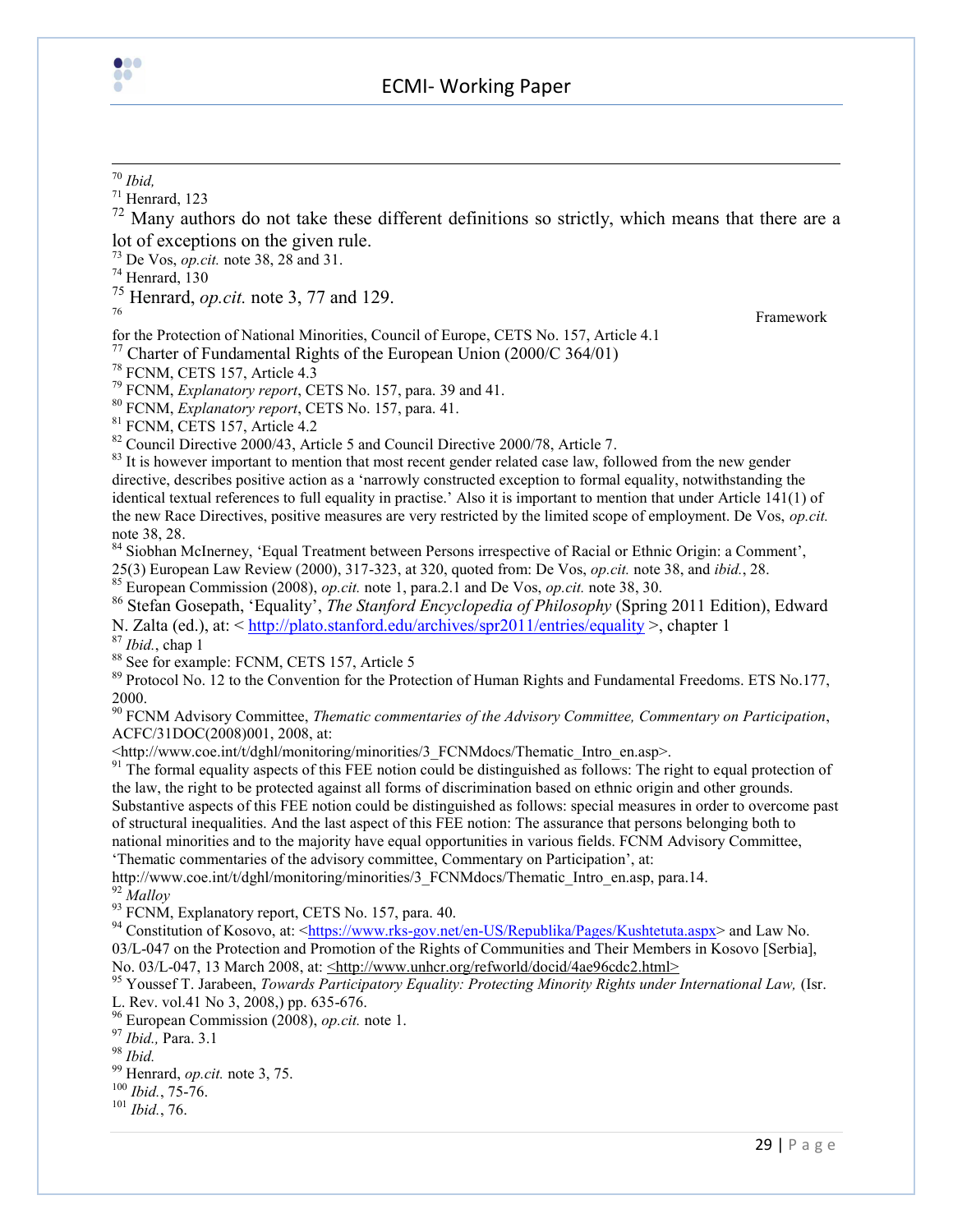

 $\overline{\phantom{a}}$ 

## ECMI- Working Paper

O'Connell, *op.cit.* note 75, 132*.*

*Ibid*.

EctHR, Appl. No[. 34369/97,](http://hudoc.echr.coe.int/sites/eng/pages/search.aspx#{) *Case of Thlimmenos v. Greece*, judgment of 6 April 2000

Henrard, 124, ECtHR, *Case of Thimmenos v. Greece*, para 44

Colm O' Cinneide, 66

- De Vos, *op.cit.* note 38, 18.
- O' Cinneide, 66-69

O'Cinneide, 66

<sup>120</sup> Timo Makkonen, *Equal in Law, Unequal in Fact, Racial and ethnic discrimination in the legal and the legal response thereto in Europe*, (Helsinki University printing house, Helsinki, 2010), 192.

Jabareen, *op.cit*. note 66, 635 and 637.

*Ibid*.

 Rawls 1999, section 12, and Rawls 2001, section 13, *op. cit.* in Richard Arneson, 'Equality of Opportunity', The Stanford Encyclopedia of Philosophy (Fall 2008 Edition), Edward N. Zalta (ed.), URL

= <http://plato.stanford.edu/archives/fall2008/entries/equal-opportunity/>. chap.2

Arneson, chap.2

Henrard, 87

De Vos, *op. cit.* note 38, 18.

Henrard, 124

De Vos, p.31

Henrard, 85

 Andrea Grgic, 'Recognizing Formal and Substantive Equality in the Orsus Case', 9 *European Yearbook of Minority Issues* (2010), 307-344, at 329-335.

 ECtHR, Appl. No. 15766/03, *Orsus and others v. Croatia*, judgment of 17 July 2008 and Grand Chamber judgment of 16 March 2010.

Ibid., paragraph 155.

<sup>&</sup>lt;sup>106</sup> Henrard, 112-113, and Rory O'Connell, 'Substantive Equality in the European court of human Rights?', 107 (129) *Michigan Law Review. First Impressions* (2009), 129-133 at 132.

ECtHR, Appl. No. 15766/03, *Oršuš and others v. Croatia*, judgment of 16 March 2010.

ECtHR, Appl. No. 32526/05, *Sampanis and others v. Greece*, judgment of 5 June 2008.

ECtHR, Appl. No. 57325/00, *D.H. and others v. Czech Republic*, judgment of 13 November 2007.

 Dimitry Kochenov, ''Citizenship without Respect: The EU's Troubled Equality Ideal'', *Jean Monnet Working Paper (NYU Law School) No. 08/10*, (March 23, 2011,)

O' Cinneide, 67